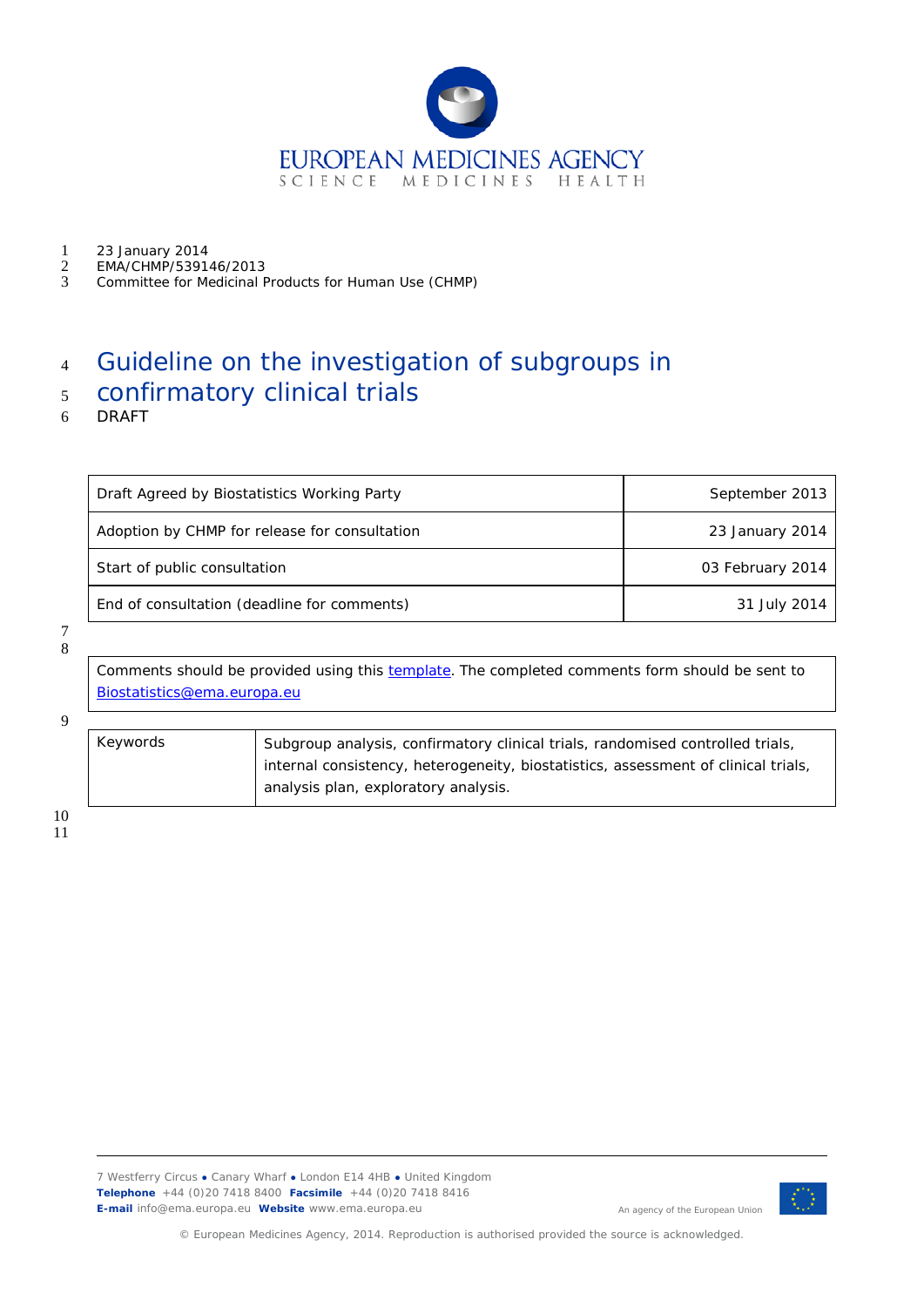# 12 Guideline on the investigation of subgroups in confirmatory clinical trials

# **Table of contents**

| 15                   |      |                                                                                                                                                                                                                                                                                                                                                            |  |
|----------------------|------|------------------------------------------------------------------------------------------------------------------------------------------------------------------------------------------------------------------------------------------------------------------------------------------------------------------------------------------------------------|--|
| 16                   | 1.   |                                                                                                                                                                                                                                                                                                                                                            |  |
| 17                   | 2.   |                                                                                                                                                                                                                                                                                                                                                            |  |
| 18                   | 3.   |                                                                                                                                                                                                                                                                                                                                                            |  |
| 19                   | 4.   |                                                                                                                                                                                                                                                                                                                                                            |  |
| 20                   | 4.1. |                                                                                                                                                                                                                                                                                                                                                            |  |
| 21                   | 4.2. |                                                                                                                                                                                                                                                                                                                                                            |  |
| 22<br>23             | 4.3  | Basic considerations for investigation of heterogeneity, analysis of subgroups and                                                                                                                                                                                                                                                                         |  |
| 24                   | 4.4  |                                                                                                                                                                                                                                                                                                                                                            |  |
| 25                   | 5.   | Issues to be addressed at the planning stage  10                                                                                                                                                                                                                                                                                                           |  |
| 26                   | 5.1. |                                                                                                                                                                                                                                                                                                                                                            |  |
| 27                   | 5.2. |                                                                                                                                                                                                                                                                                                                                                            |  |
| 28                   | 5.3. |                                                                                                                                                                                                                                                                                                                                                            |  |
| 29                   | 5.4. |                                                                                                                                                                                                                                                                                                                                                            |  |
| 30                   | 6.   |                                                                                                                                                                                                                                                                                                                                                            |  |
| 31                   | 6.1. | Assessing 'consistency' ('homogeneity') and 'inconsistency' ('heterogeneity')  13                                                                                                                                                                                                                                                                          |  |
| 32                   | 6.2. |                                                                                                                                                                                                                                                                                                                                                            |  |
| 33<br>34<br>35<br>36 | 6.3. | Scenario 1: The clinical data presented are overall statistically persuasive with<br>therapeutic efficacy demonstrated globally. It is of interest to verify that the<br>conclusions of therapeutic efficacy and safety apply consistently across subgroups of                                                                                             |  |
| 37<br>38<br>39<br>40 | 6.4. | Scenario 2: The clinical data presented are overall statistically persuasive but with<br>therapeutic efficacy or benefit/risk which is borderline or unconvincing and it is of<br>interest to identify a subgroup that has not been pre-specified as part of the<br>confirmatory testing strategy, where efficacy and risk-benefit would be convincing. 16 |  |
| 41<br>42<br>43       | 6.5. | Scenario 3: The clinical data presented fail to establish statistically persuasive<br>evidence but there is interest in identifying a subgroup, where a relevant treatment<br>effect is evident and there is compelling evidence of a favourable risk-benefit.  18                                                                                         |  |
| 44                   |      |                                                                                                                                                                                                                                                                                                                                                            |  |
| 45                   |      |                                                                                                                                                                                                                                                                                                                                                            |  |
| 46                   |      |                                                                                                                                                                                                                                                                                                                                                            |  |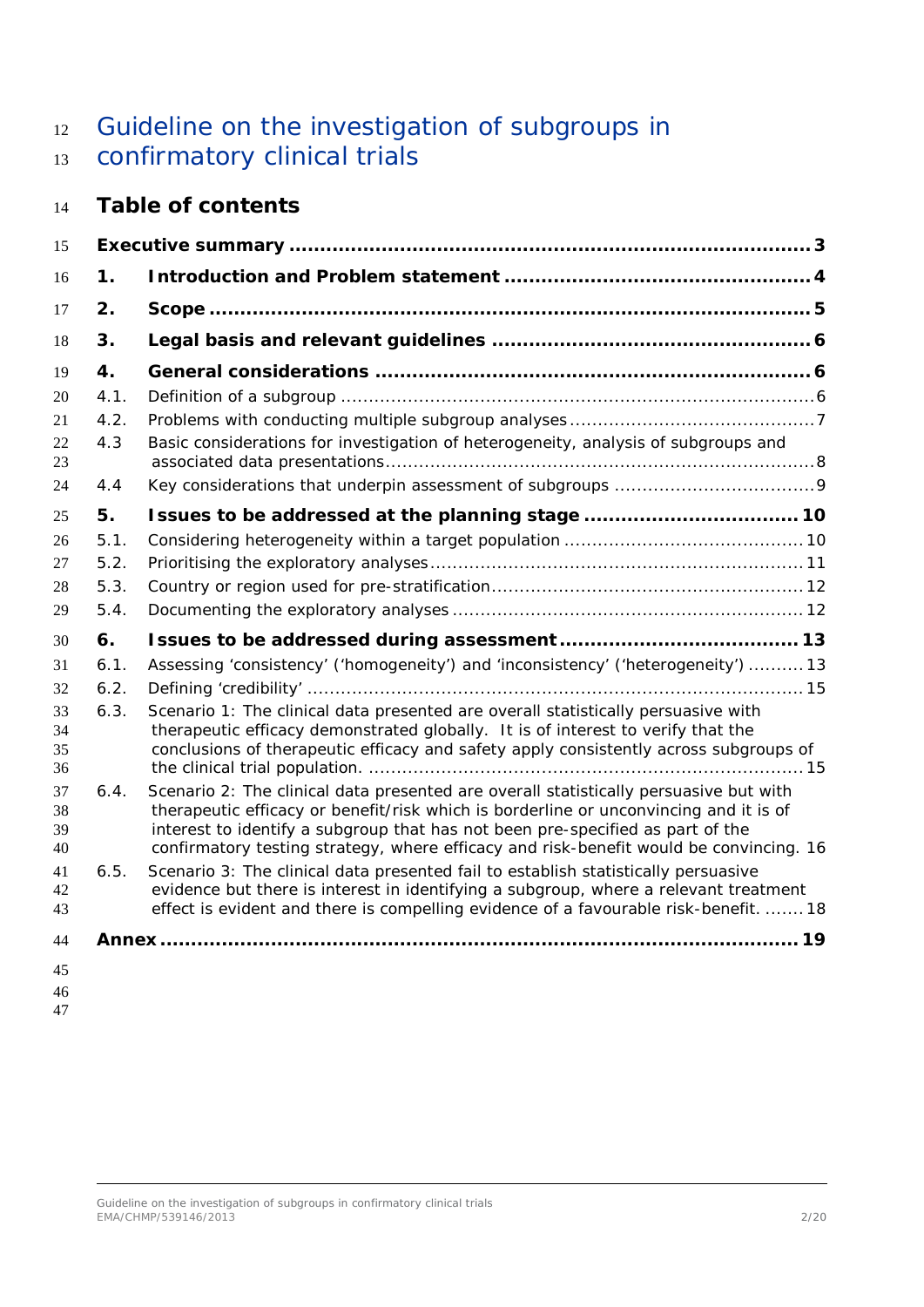### <span id="page-2-0"></span>**Executive summary**

 1. Investigation into the effects of treatment in well-defined subsets of the trial population is an integral part of clinical trial planning, analysis and inference that follows the inspection of the 51 primary outcome of the trial. The quideline should assist in the planning and presentation of these investigations and in the understanding of factors to be discussed when considering the credibility of findings.

 2. The more homogeneous the population studied, in terms of baseline risk and in terms of response to treatment, the lower the importance of exploratory subgroup analyses for regulatory assessment. The more heterogeneous the study population, the greater the importance of subgroup analyses to check that the estimated overall effect is broadly applicable and supports assessment of risk-benefit across the breadth of the proposed indication. Exploration of heterogeneity should include covariate-adjusted analyses and subgroup analyses.

 3. Methodological complications related to multiple analyses mean that exploratory investigations into effects in subsets of the trial population must proceed with caution taking into consideration all available evidence, not only the point estimates from individual subgroup analyses. Despite the statistical complications, not investigating, or ignoring results of subgroup analyses could also lead to incorrect decisions.

 4. Assessors should expect to find discussion in the trial protocol of the expected degree of heterogeneity of the patient population in terms both of factors likely to be prognostic for the course of disease and those that are plausibly predictive of differential response to treatment. A strategy that simply assumes homogeneity of a population in terms of its likely response to treatment, without discussion and without further investigation, is not sufficient. Analogously, it is not sufficient to dismiss all subgroup findings that indicate heterogeneity of response as being spurious. The benefits of this additional discussion are to maximise the *a priori* discussion of the importance of certain subgroups and thus to minimise the *a posteriori* discussion in an attempt to promote rational consideration of subgroups and to reduce the risk for erroneous conclusions. Done properly, this should minimise the need for data-driven investigations, relying instead on a well-reasoned pre-specified strategy.

 5. Consistency of findings in relevant subgroups needs to be discussed in the analysis report: Forest 77 plots graphing the treatment effect in a series of subgroups and statistical methods to assess heterogeneity of treatment effects estimated in subgroups play an important role for the provision of signals as to whether the overall treatment effect applies to the full trial population. Clinical and 80 pharmacological knowledge are needed to evaluate the credibility and relevance of signals that are generated. A number of factors influence the credibility of a subgroup finding, including 'biological 82 plausibility' and replication of evidence as well as the strength of evidence from the trial(s). Credible explanations for heterogeneity should be sought. Multiple analyses and data presentations may be required to properly inform an assessment of credibility.

 6. A strategy for assessing the credibility of subgroup findings is presented for different situations that are commonly encountered. Key considerations for switching from the all randomised population to a subgroup for risk-benefit decision making are given. Subgroup analyses will not 88 usually rescue failed trials.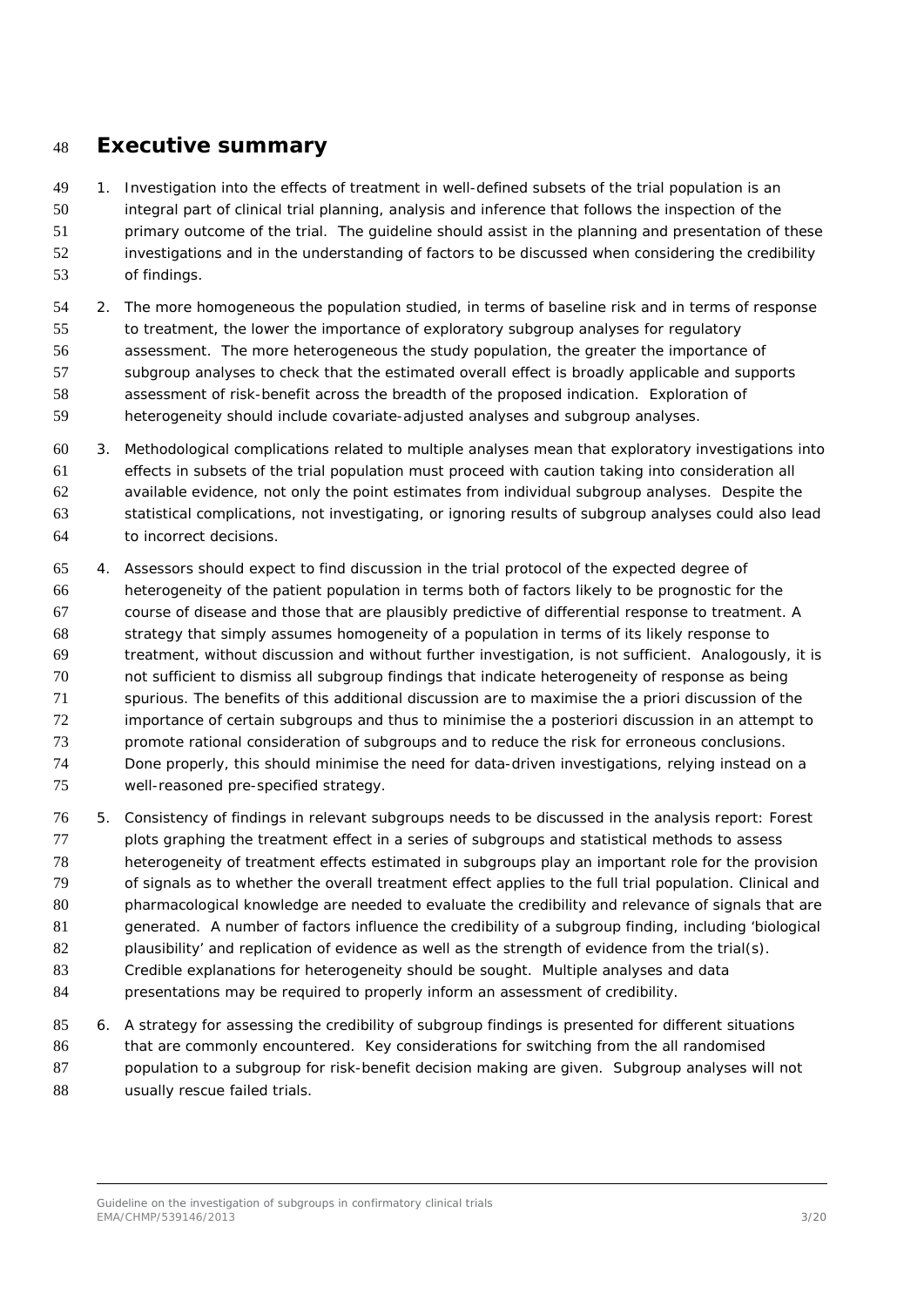## <span id="page-3-0"></span>**1. Introduction and Problem statement**

- In line with DIRECTIVE 2004/27/EC OF THE EUROPEAN PARLIAMENT AND OF THE COUNCIL of 31
- March 2004 a marketing authorisation shall be refused if, after verification of the particulars and
- documents listed in Articles 8, 10, 10a, 10b and 10c, it is clear that:
- (a) the risk-benefit balance is not considered to be favourable; or
- (b) its therapeutic efficacy is insufficiently substantiated by the applicant; or
- (c) its qualitative and quantitative composition is not as declared.
- Consequent to (a) and (b), evidence of therapeutic efficacy and evidence to inform the risk-benefit decision is generated in the clinical development programme and, in particular, in Phase III confirmatory clinical trials. Confirmatory clinical trials are performed in late-stage drug development to inform a risk-benefit decision and to justify a treatment recommendation. Assessment of these trials usually proceeds through investigation of the treatment effect on the primary and secondary outcome measures in the whole population, and through investigation into the safety profile of the experimental drug. For confirmatory trials, robust evidence for therapeutic efficacy is required in a relatively broad patient population that is representative of patient population to be described in Section 4.1 of the SmPC (external validity). Evidence is considered to be more robust if treatment effects across the trials in the application, as well as in relevant subgroups within one trial (internal consistency), are consistent and substantiate the claim to be made for the experimental treatment. This justifies a regulatory assessment of relevant subgroups with regard to relevant endpoints during assessment of Marketing Authorisation Application (MAA), as a second step subsequent to inspection of the primary and secondary trial outcomes on the whole trial population.
- 
- It is known that different patients will respond differently to the same intervention, and also that the
- same individual may respond differently to the same intervention on different occasions. This
- variability in response usually remains unexplained but it is plausible, and widely accepted, that some
- of the variability in response between patients is caused by demographic, environmental, genomic or
- disease characteristics, co-morbidities, or by characteristics related to other therapeutic interventions
- (e.g. extent of pre-treatment or concomitant treatment). ICH E5 describes "genetic and physiologic
- (intrinsic) and the cultural and environmental (extrinsic) characteristics of a population" and the CHMP Points to consider (PtC) on multiplicity issues in clinical trials states "Some factors are known to cause
- heterogeneity of treatment effects such as gender, age, region, severity of disease, ethnic origin, renal
- impairment, or differences in absorption or metabolism." Grouping together patients with similar
- characteristics in one or more of these factors is therefore an intuitive way to explore variability of
- response to treatment between different groups of patients within a clinical trial dataset.

 It is widely understood that subgroup analyses need to be interpreted with caution because of the multiple data presentations that arise when investigating response to treatment within each level of the many possible intrinsic and extrinsic characteristics. Compounding the problem, when reviewing a display of subgroup analyses, the reviewer's eye may be drawn to those groups with extreme estimates of effect, whether smaller or larger (or in opposing direction) than the overall effect. An incautious review of subgroup analyses can result in unreliable inferences and, consequently, to poor decisions from the clinical trial sponsor or regulator. However, whether the true treatment effect is homogeneous in subgroups cannot be known and hence trial sponsors and regulatory decision makers are put in a difficult situation: whether to accept an assumption of homogeneity and disregard extreme and/or pharmacologically plausible findings in subgroups, or whether to anticipate some heterogeneity and, with appropriate caution and investigation, attempt to use the results of subgroup analyses as one piece of evidence to inform decision making.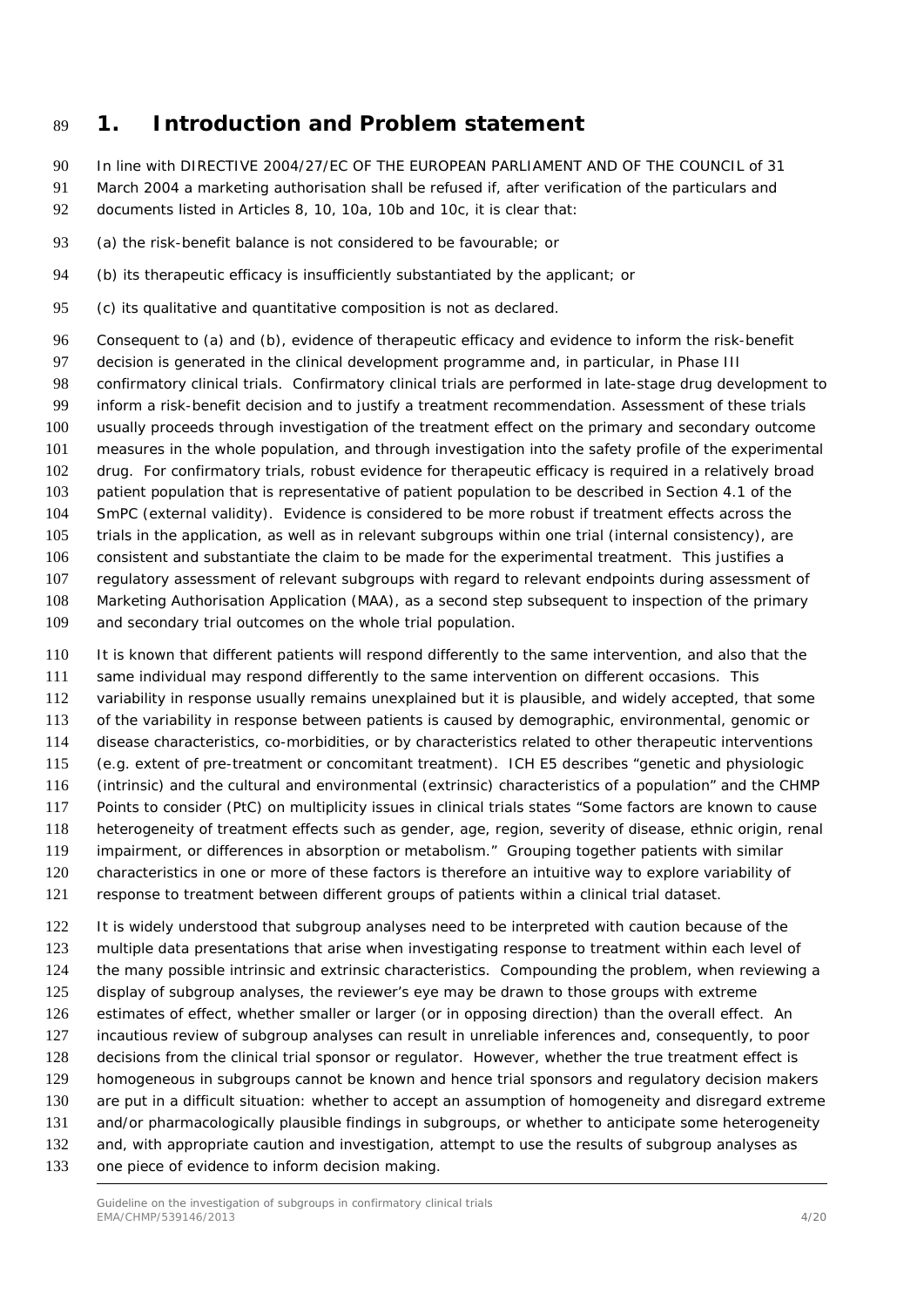- It is considered that the careful discussion of subgroups is an integral part of clinical trial planning,
- analysis and inference. However, the role of these subgroup analyses in decision-making is
- controversial and merits a dedicated guidance document.

# <span id="page-4-0"></span>**2. Scope**

This document is intended to provide assessors in European regulatory agencies with guidance on

- assessment of subgroup analyses in confirmatory clinical trials. These considerations for assessment
- impact on the planning of the clinical trial and hence the document should also be useful to clinical trial
- sponsors and to assessors engaged in providing Scientific Advice. This guidance document describes
- principles and does not dictate any particular practical solutions in respect of statistical methodology
- for estimating or testing the treatment effect in subgroups of the trial population.
- A differentiation is made between investigation of a subgroup as part of the confirmatory testing
- 145 strategy and investigation of subgroups in a more exploratory manner. Whilst a number of the
- considerations outlined in this document will apply to the former, this is principally a problem related to
- multiple-testing because the trial seeks to test hypotheses relating to both the subgroup and the full
- trial population. Recommendations regarding pre-planned approaches for decision making in a
- confirmatory testing strategy based on subgroups are not discussed here. The guiding principles and
- examples for multiple-testing procedures that control the overall false positive rate are described in the
- respective guidance (PtC on multiplicity issues in clinical trials).
- In principle, three situations can be distinguished in which this more exploratory investigation of
- subgroups might be pursued (see Sections 6.3-6.5). The first scenario is the most common, applying
- to all dossiers in which confirmatory clinical trials establish statistically persuasive and clinically
- relevant efficacy in the target population. The second two scenarios are focussed more on a *post hoc*
- restriction to the breadth of the target population:
- 157 Scenario 1: The clinical data presented are overall statistically persuasive with therapeutic efficacy demonstrated globally. It is of interest to verify that the conclusions of therapeutic efficacy (and safety) apply consistently across subgroups of the clinical trial population.
- Scenario 2: The clinical data presented are overall statistically persuasive but with therapeutic efficacy or benefit/risk which is borderline or unconvincing and it is of interest to identify post-hoc a subgroup, where efficacy and risk-benefit is convincing.
- Scenario 3: The clinical data presented fail to establish statistically persuasive evidence but there is interest in identifying a subgroup, where a relevant treatment effect and compelling evidence of a favourable risk-benefit profile can be assessed.
- Section 4 presents some underlining principles. Sections 5 and 6 respectively give guidance on trial planning and assessment strategies regarding investigation of subgroups.
- The paper does not try to describe the appropriate regulatory decision in any particular circumstance. Whilst the decision-making problem differs, the principles outlined in the document apply equally to:
- 170 subgroup investigations for efficacy or safety variables;
- confirmatory clinical trials without regard to choice of control group (placebo or active control) or 172 primary hypothesis (superiority or non-inferiority / equivalence).
- There may also be interest in criteria for determining inclusion of information in subgroups to Section
- 5.1 of the Summary of product characteristics. This is predominately a consideration of whether
- information on subgroups would be useful to the prescriber but, depending on the circumstance,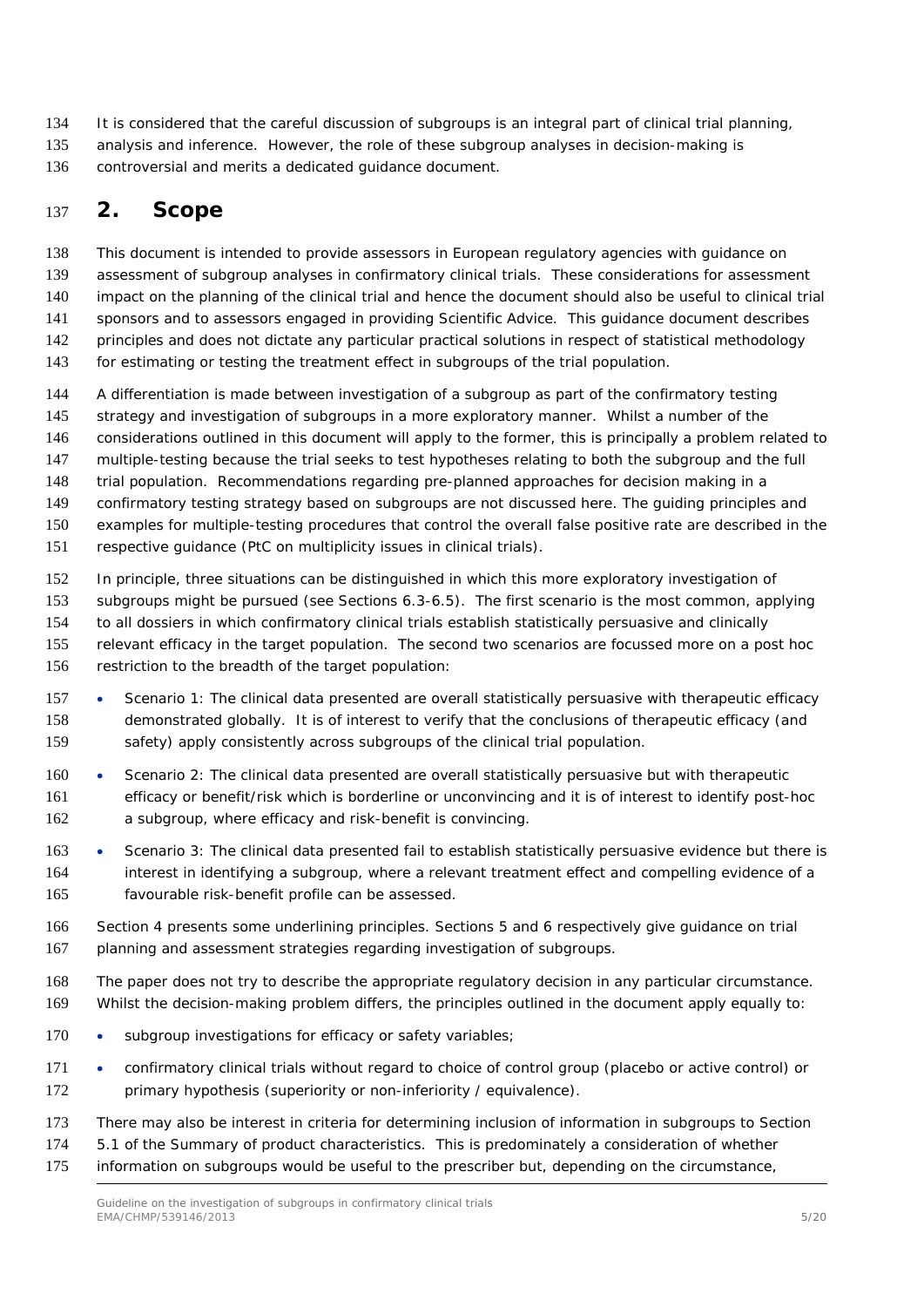- criteria outlined in Section 6 may also be useful for a determination of whether the evidence generated may be considered reliable for presentation.
- <span id="page-5-0"></span>**3. Legal basis and relevant guidelines**
- Points to consider on multiplicity issues in clinical trials (CPMP/EWP/908/99)
- Points to consider on adjustment for baseline covariates (CPMP/EWP/2863/99)
- Points to consider on application with 1.meta-analyses, 2.one pivotal study (CPMP/EWP/2330/99)
- ICH E9 Statistical Principles of Clinical Trials (CPMP/ICH/363/96)
- Concept paper on the need for a guideline on the use of subgroup analyses in randomised controlled trials (CHMP/EWP/117211/2010)
- Guideline on Summary of Product Characteristics, published by the European Commission, Revision 2, September 2009

## <span id="page-5-1"></span>**4. General considerations**

#### <span id="page-5-2"></span>*4.1. Definition of a subgroup*

The term 'subgroup' will be used to refer to a subset of a clinical trial population. The term 'sub-

- population' will be used to refer to a subset of the population described by the targeted therapeutic
- indication. Patients excluded from a particular subgroup are described as the complement subgroup.
- In relation to a clinical trial, a subgroup can be defined as any subset of the recruited patient
- population that fall into the same category (level) with regard to one or more descriptive factors.
- These factors and the categorisation of patients will usually be identifiable prior to randomisation based
- on both intrinsic and extrinsic factors (see ICH E5), including demographic characteristics (including
- genetic or other biomarkers), disease characteristics including severity or (pheno)type of disease and
- clinical considerations (e.g. use of concomitant medications, region or centre). Post-baseline
- covariates may be affected by treatment received and will not usually be appropriate to define
- subgroups for investigation, in particular where the purpose of the investigation is to draw conclusions
- 200 on the sub-populations in which it is appropriate to initiate treatment.
- Factors can be dichotomous (e.g. male / female), categorical (e.g. region), ordered categorical (e.g.
- disease score at baseline) or continuous (e.g. age). Some categorisations of subgroups will be
- naturally defined (e.g. male / female). Others will need more careful consideration, in particular for
- factors based on continuous measures, or where pooling across multiple levels of a single factor is
- needed (e.g. centre or region). Cut-off points for continuous measures and groupings for categorical
- factors should generally be pre-specified and justified, considering the amount of information likely to
- be available for each level of the defining factor but, importantly, considering also the relevance as a
- 208 threshold for decision making in clinical practice.
- Most investigations will consider subgroups identified on the basis of a single factor. Subgroups
- defined on multiple factors (e.g. females aged >65) may be of interest on occasion but for simplicity,
- the descriptions in this document will make reference to a subgroup defined on a single factor (e.g.
- gender categorised as male and female), and this will suffice for most investigations. The risks
- described in this document around analysis and interpretation of subgroup analyses are exacerbated
- by also considering subgroups based on multiple factors, though the need for this more complex type
- of investigation cannot be excluded. Another type of investigation is to categorise patients according
- to a 'risk score' based on their profile considering multiple prognostic or predictive characteristics. If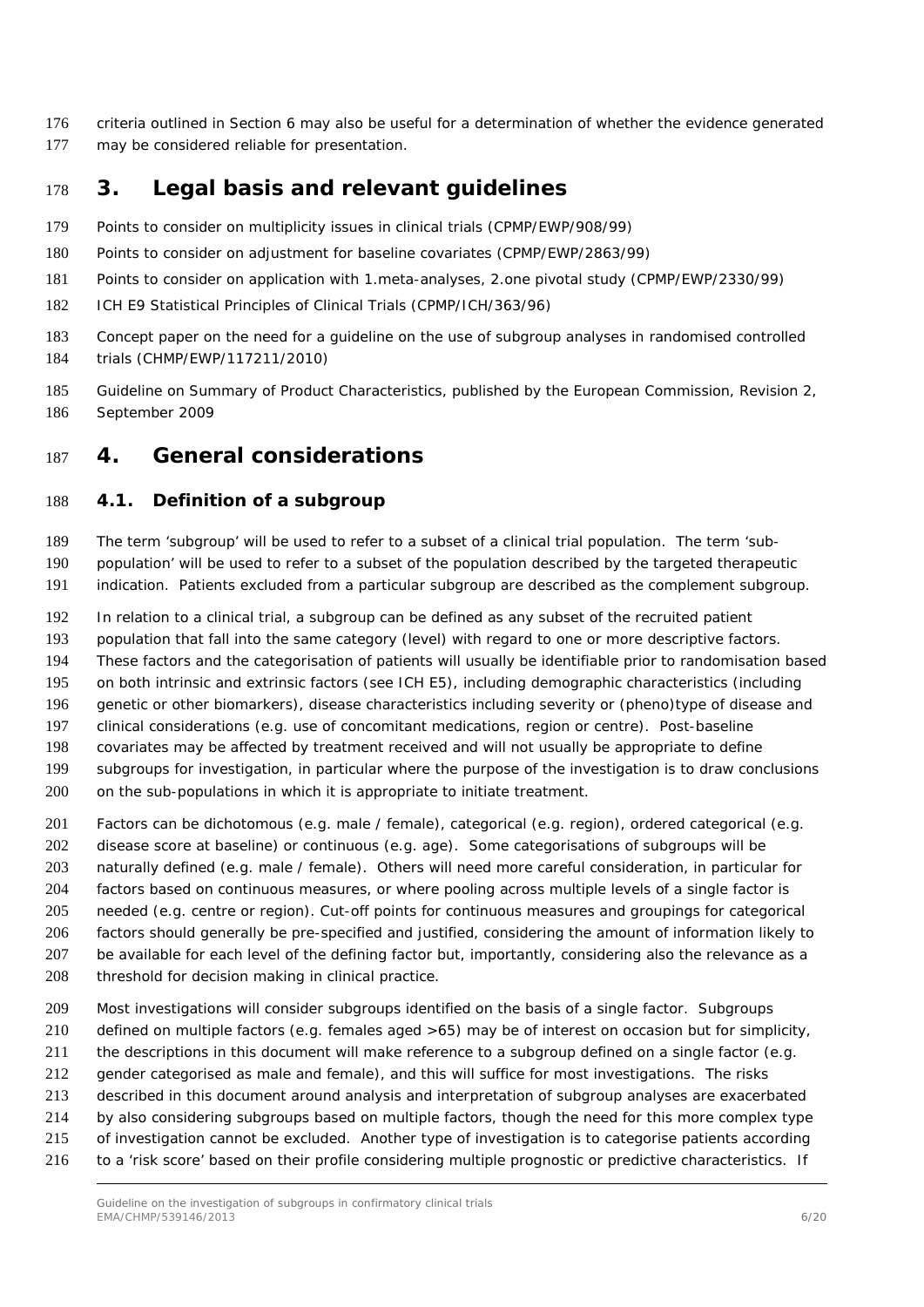- the risk score is informative, this may represent a worthwhile investigation into understanding
- response to treatment. The risk score itself may serve as a factor by which subgroups of patients may
- be defined in addition to a categorical factor against which response to treatment may be modelled.
- For factors where categorisation depends on a biological measure there is a risk of misclassification, in
- 221 particular due to measurement or diagnostic error. Information will be needed to quantify the
- 222 influence of this risk on the classification of patients into subgroups and on the inferences that can
- 223 reliably be made therefrom.

#### <span id="page-6-0"></span>*4.2. Problems with conducting multiple subgroup analyses*

- The heterogeneity of a patient population included in a confirmatory clinical trial will vary depending on 226 the specific therapeutic indication, the inclusion / exclusion criteria of the study, factors important for the prognosis of the disease course, the experimental medicinal product under study and the countries / regions selected for conducting the trials. The more homogeneous the population studied, the lower the importance of subgroup analyses is likely to be in regulatory assessment (though as indicated in PtC on Multiplicity Issues in Clinical Trials a narrow population may have implications for generalisability of trial outcome and a consequent restriction to the indicated population). The more
- heterogeneous the study population, the greater the importance of subgroup analyses to check that
- 233 the estimated overall effect is broadly applicable.
- The problem of exploring subgroups is closely related to the problem of multiple testing. Initial
- inference should be based on analysis of a primary endpoint in a primary analysis population, usually
- the Full Analysis Set, supported by analysis of secondary endpoints in the primary analysis population.
- 237 When multiple subgroups are considered, problems relating to multiple testing arise, specifically the
- increased probability of false-positive findings (subgroups where effect is concluded to differ from the primary analysis population when in fact it does not) which, if interpreted incautiously, will lead to
- erroneous conclusions. This supports the position outlined in ICH E9 that "any conclusion of treatment
- efficacy (or lack thereof) or safety based solely on exploratory subgroup analyses are unlikely to be accepted."
- To extend this, it is basic knowledge in statistics that repeated testing the same data for different
- variables or different subgroups can lead to false-positive conclusions unless proper consideration is
- 245 given to multiplicity adjustment at the planning stage of the trial. Specifically even if a medicine is associated with no benefit, if a large number of subgroups are examined it will inevitably appear
- disproportionately beneficial in one or more subgroups. Conversely, if a medicine is associated with
- benefit, it will, by chance alone, appear not to work or even harm in some category or categories of
- patient. This is often quoted as a reason to ignore or dismiss investigation of effects in different
- subgroups but, critically, this ignores an examination of the underlying hypothesis that effects across different subgroups will be homogenous. This will not always hold. There is a tension therefore
- between the widely appreciated statistical phenomenon related to multiplicity and the issues outlined
- above relating to the potential heterogeneity of a target population and potential heterogeneity of
- response to treatment. Despite the statistical limitations, not investigating, or ignoring results of
- subgroups could also lead to incorrect decisions.
- This phenomenon is not only relevant to Phase III trials of course. Exploratory trials may result in an overall effect that is not impressive, but a signal of relevant efficacy may be apparent in a subgroup, and the sponsor might be tempted to pursue development of the drug in this subgroup. This type of selection will on average be associated with artificially extreme and potentially unreliable estimates of subgroup effects that would be, however, detected during the further drug development programme.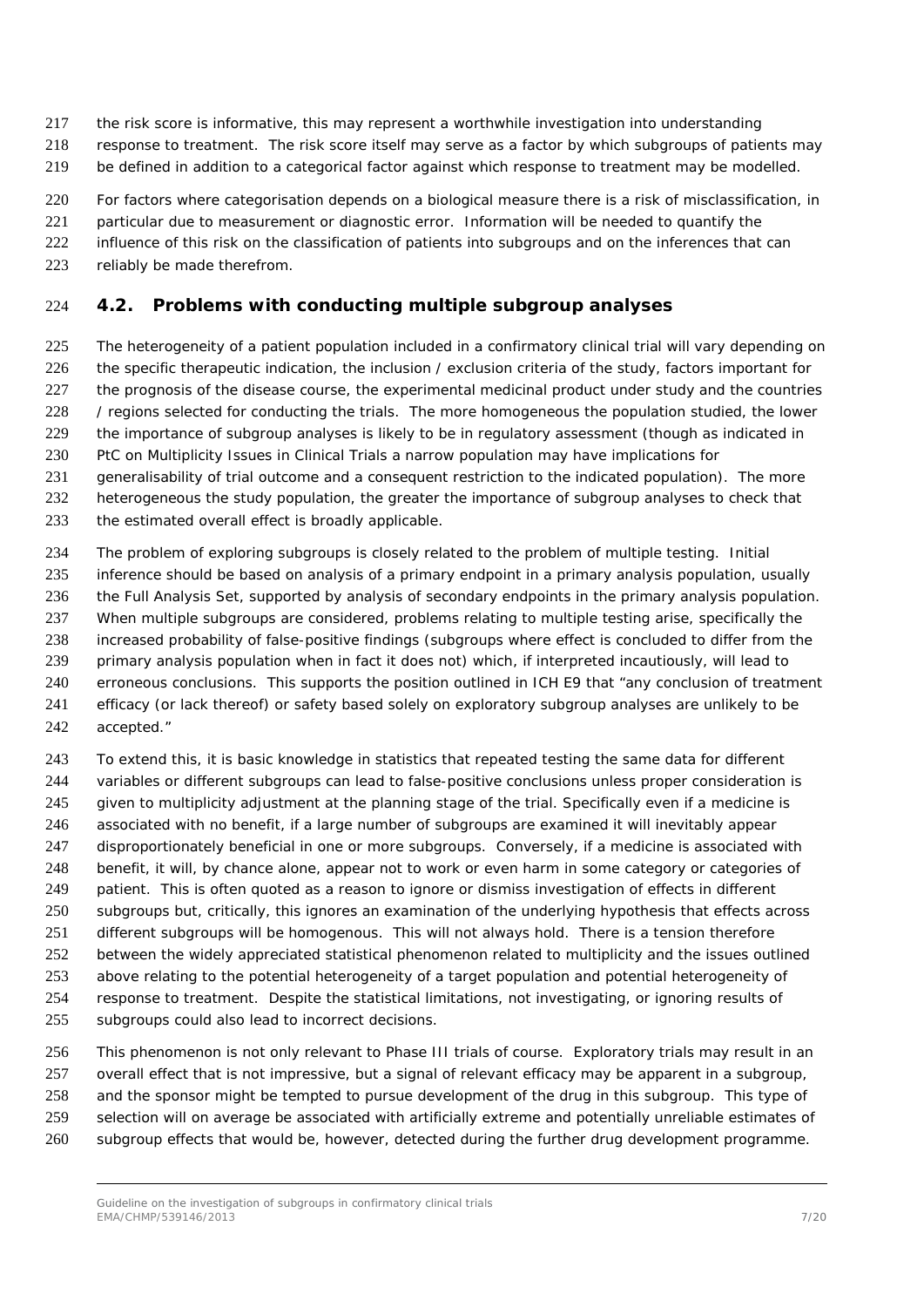#### <span id="page-7-0"></span> *4.3 Basic considerations for investigation of heterogeneity, analysis of subgroups and associated data presentations*

 Analysis of subgroups would proceed only after confirmatory testing on the primary analysis population is complete. ICH E9 (Section 5.7) indicates that analyses of subgroups should proceed first through the addition of interaction terms to the statistical model in question.

 A key question here is how to parameterise the factors for use in treatment\*covariate interaction tests. In general, the form of the factor (e.g. binary, categorical, continuous) should be respected in the initial subgroup investigations. In particular, initial investigations of continuous factors should be performed without dichotomisation or categorisation of the factor if possible since this would result in loss of information. However, caution needs to be taken when specifying the functional form (e.g. linear relationship) of a continuous covariate since mis-specification may lead to misleading conclusions with respect to interactions, and in instances where the relationship is unclear it may still 273 be wise to start investigations into heterogeneity of subgroup findings by categorising a continuous factor. A justification should be provided for the functional form selected. If a signal for heterogeneity effect is observed, subsequent investigations might also involve categorising or collapsing factors that are measured on the continuous scale or that have a higher number of levels so that the investigations presented relate to criteria that might ultimately used in product labelling or clinical decision-making. If categorising a continuous covariate, sensitivity analyses using different cut-offs should routinely be 279 performed. Some thought may be given in the clinical trial protocol on how this might proceed.

 The test for interaction will be associated with a p-value. Although still common practice, the sole reporting of a p-value from a test for interaction cannot be considered adequate. It is recommended to add estimates and corresponding confidence intervals, and graphical representations may prove particularly useful in more complicated settings. These additional statistics and data presentations can give a guide as to what the data is capable of showing with regard to differences in effects among subgroups and what can reasonably be excluded by the available data in terms of the size of the interaction.

 Tests of interaction on important variables can be complemented by additional exploratory subgroup analyses within relevant subsets of the trial population, or within strata defined by the covariates. It is common to present exploratory subgroup analyses for a range of factors. Presentation of results should include estimates and confidence intervals in the context of baseline values. Whenever a subgroup analysis is displayed, the analysis of the complement subset should also be displayed. For continuous variables, plots should be presented to characterise how the estimated effect of treatment changes over the range of the factor. Where dichotomous or categorical variables are used to define subgroups, it would be expected to see results presented in Forest plots. When interpreting Forest plots it is tempting to find reassurance in directional consistence of estimated effects. The reviewer is cautioned that the subgroup presentations are not independent and do not provide mutually exclusive confirmation of findings. Also, if in one subgroup the treatment effect is larger than the average treatment effect, the complementary subgroup will by necessity worse than the average treatment effect.

 A key question here is the scale on which to assess the influence of covariates on the estimated treatment effect. Statistical interactions are scale and model dependent. Interactions in linear regression models represent departures from additivity (differences in treatment effects on an absolute scale) while interactions in logistic/Cox regression models represent departures from a multiplicative model (differences in treatment effects on a relative scale). Commonly it is more realistic to expect homogeneity of treatment effect on the relative scale (e.g. patients with mild disease at baseline do not have the capacity to experience beneficial effects as large as might be possible in patients with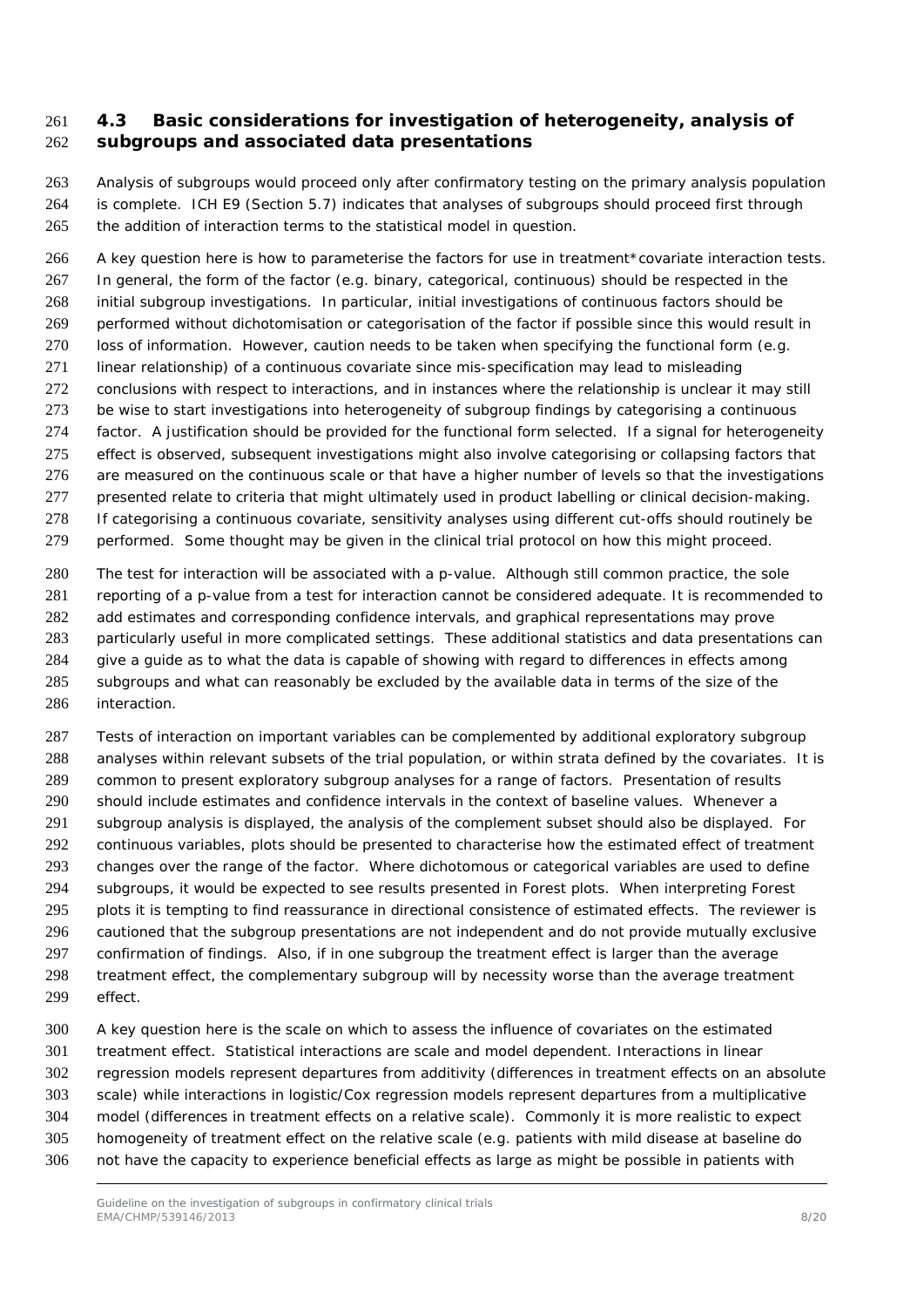severe disease at baseline). Contrary to this, absolute effects tend to be more intuitive for

- understanding the magnitude of effect and are more commonly used in risk-benefit decision-making.
- Even where the effects of a medicine are likely to be similar on the relative scale (e.g. 20% reduction
- regardless of baseline) the (larger) effect observed in patients with severe disease may offset the
- risks, while the (smaller) effect observed in patients with mild disease may not. It is recommended
- that the exploration of interactions and effects in subgroups proceeds first on the scale on which the
- endpoint is commonly analysed, with supplementary analyses presented on the complementary scale for those covariates or subgroups that become important for the risk-benefit decision. The assessor
- needs to be aware of the scale being used and to question whether additional analyses would be
- informative.
- Estimates derived from exploratory subgroup analyses should be interpreted with caution. Not only
- might the play of chance impact the estimated effect, but it is tempting to focus on subgroups with
- extreme effects, which introduces a selection bias. Some methods have been proposed in the
- statistical literature to reduce the problem, in particular methods that shrink estimates based on certain underlying assumptions of heterogeneity. These methods may be presented by sponsors but
- the underlying assumptions must be carefully considered and discussed.
- It might be questioned whether the multiplicity associated with subgroup analyses and interaction tests
- should be addressed through changes to nominal significance levels for tests or presentation of
- confidence intervals. However, since these investigations serve as an indicator for further exploration,
- adjustment would be counter-intuitive and is not recommended. The fact that multiple subgroups are
- examined, and the number of subgroups examined, is of course a key matter for consideration during
- assessment and regulatory decision-making.
- In summary, the price to be paid for the inclusion of a broad patient population into the phase III
- clinical trials is the need to check that the overall treatment effect applies to relevant subgroups of the
- patient population. It may well be that the treatment effect is not the same in all subgroups or may
- depend on a continuous covariate. This is called heterogeneity or treatment-by-covariate interaction.
- In case the treatment effect in relevant subgroups of the patient population is different, a separate
- benefit/risk assessment may be required. While it is important to understand, how certain patient
- characteristics impact on the overall treatment effect and to model the treatment-by-covariate interaction, or to assess heterogeneity, it is in the end the benefit/risk assessment for some subgroups
- that is needed to describe the efficacy of a drug appropriately.
- 

# <span id="page-8-0"></span>*4.4 Key considerations that underpin assessment of subgroups*

- Whilst the observed clinical trial data are important, the utility is influenced by many factors, not least the size of the trial and the relative prevalence of the subset of interest in the trial population. Analysis of a subset of the population that is not well represented, at least in relation to the variability 342 and effect size of the outcome measure of interest, will not provide informative data for assessment of heterogeneity. A number of key additional considerations are outlined below; their relevance to planning is described in Section 5 and their relevance to assessment in Section 6.
- a. The **heterogeneity** of the clinical trial population; the more heterogenous the population, the more important the investigation of **consistency (homogeneity)** of effects in well-defined subgroups. **Consistency** of effect is most relevant where the clinical data presented are overall statistically persuasive with therapeutic efficacy demonstrated globally and it is of interest to verify that the conclusions of therapeutic efficacy and safety apply across subgroups of the clinical trial population.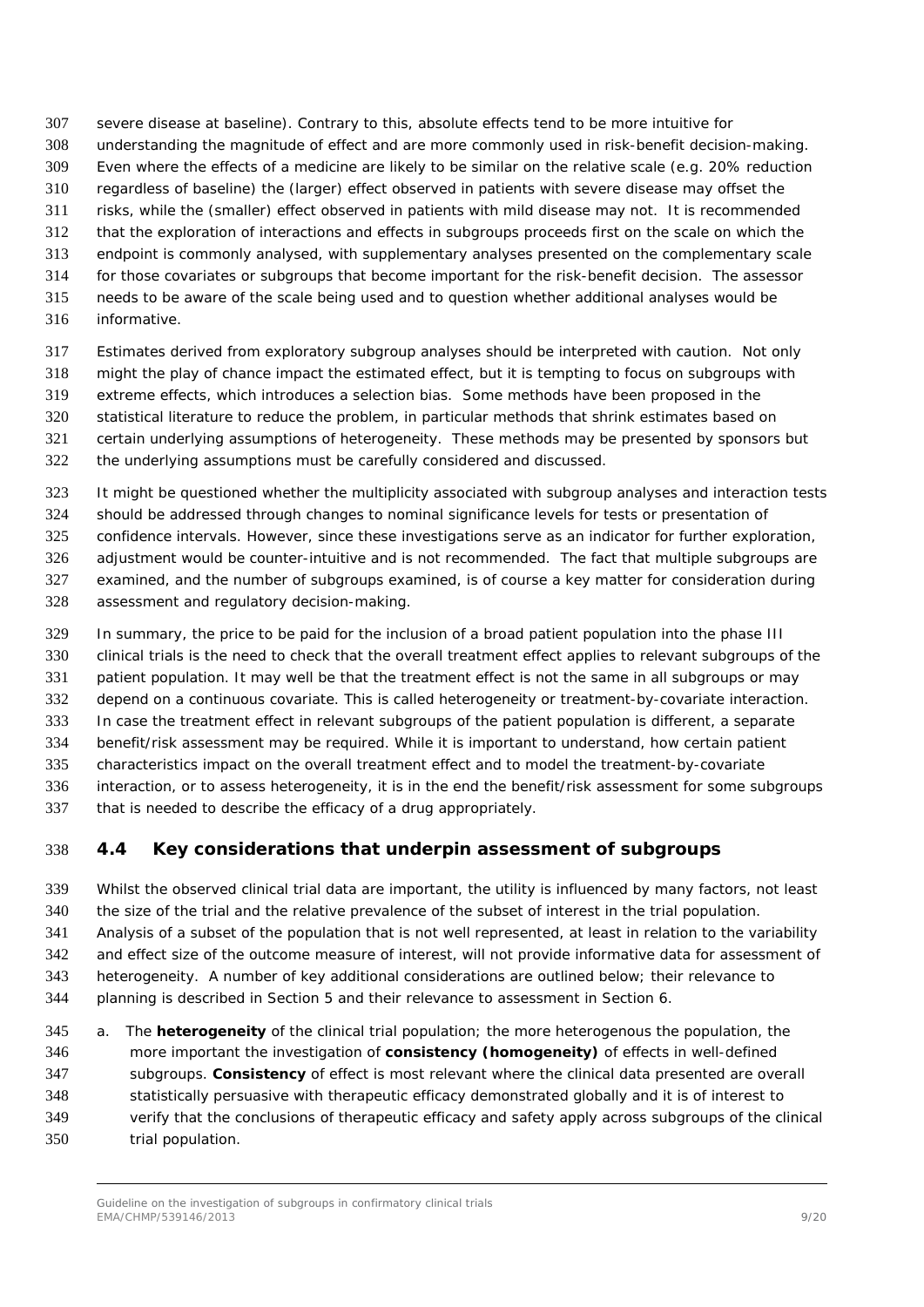- b. **Biological plausibility**; a concept describing the extent to which a particular effect (in this case a differential effect of treatment in a particular subgroup of patients) might be predicted, or might have been expected, based on clinical, pharmacological, and mechanistic considerations, and considerations of other relevant external data sources (often referred to collectively as 'Biological Plausibility'). Plausibility is primarily a clinical and pharmacological judgement and is usually not a directly quantifiable or measurable concept. Ideally, those factors where biological plausibility exists will be pre-specified for use as stratification factors or as being of particular interest for exploratory investigations in the clinical trial protocol.
- c. **Replication** of evidence; the possibility to examine an effect of a particular covariate, or effect within a particular subgroup, from multiple sources of relevant clinical trial data.

## <span id="page-9-0"></span>**5. Issues to be addressed at the planning stage**

#### <span id="page-9-1"></span>*5.1. Considering heterogeneity within a target population*

 During the planning of a clinical trial the discussion of known prognostic (differentiating groups with different clinical progression) and predictive (differentiating groups with different response to treatment) factors is one of the most important steps. A decision has to be made on the target patient group for the clinical trial. In particular, whether the criteria for inclusion or exclusion should restrict the patient population to, say, one level of a certain factor (e.g. biomarker positive), or whether use of the drug is intended in the full population under the assumption that patients in all subpopulations defined by the levels of the factor will benefit from treatment (e.g. without regard to biomarker status). Similarly, the inclusion and exclusion criteria will define the breadth of the population recruited with regards to other clinical, demographic and disease characteristics. A broad patient population will tend to support a broad indication statement but will also increase the importance of investigating heterogeneity of response to treatment.

- Assessors should expect to find discussion in the trial protocol of the expected degree of heterogeneity of the patient population in terms both of factors likely to be prognostic for response and those that are plausibly predictive of different response to treatment. It must be recognised of course that knowledge of the treatment will increase as the confirmatory trials are conducted and hence, not all potential sources of heterogeneity can be predicted in advance of the trial. Consistent with the text quoted below from the CHMP PtC on multiplicity issues in clinical trials *"Some factors are known to cause heterogeneity of treatment effects such as gender, age, region, severity of disease, ethnic origin, renal impairment, or differences in absorption or metabolism. Analyses of these important subgroups should be a regular part of the evaluation of a clinical study (when relevant), but should usually be considered exploratory, unless there is a priori suspicion that one or more of these factors may influence the size of effect"*, factors that define a target population may be put in three categories:
- 1. For a particular factor there is strong reason to expect a heterogeneous response to treatment across the different levels of the factor. In this case separate trials should usually be planned.
- 2. For a particular factor there is at least some biological plausibility or external evidence such that a heterogeneous response might be hypothesised. In this case it is relevant to discuss and plan for an assessment of consistency of effects.
- In addition to factors used to stratify randomisation, it would be expected that key demographic factors, including genomic factors, related to the mechanism of action / pharmacology would be included in this category. In addition, careful consideration should be given to other factors that might plausibly be predictive for different response to treatment such as stage, severity or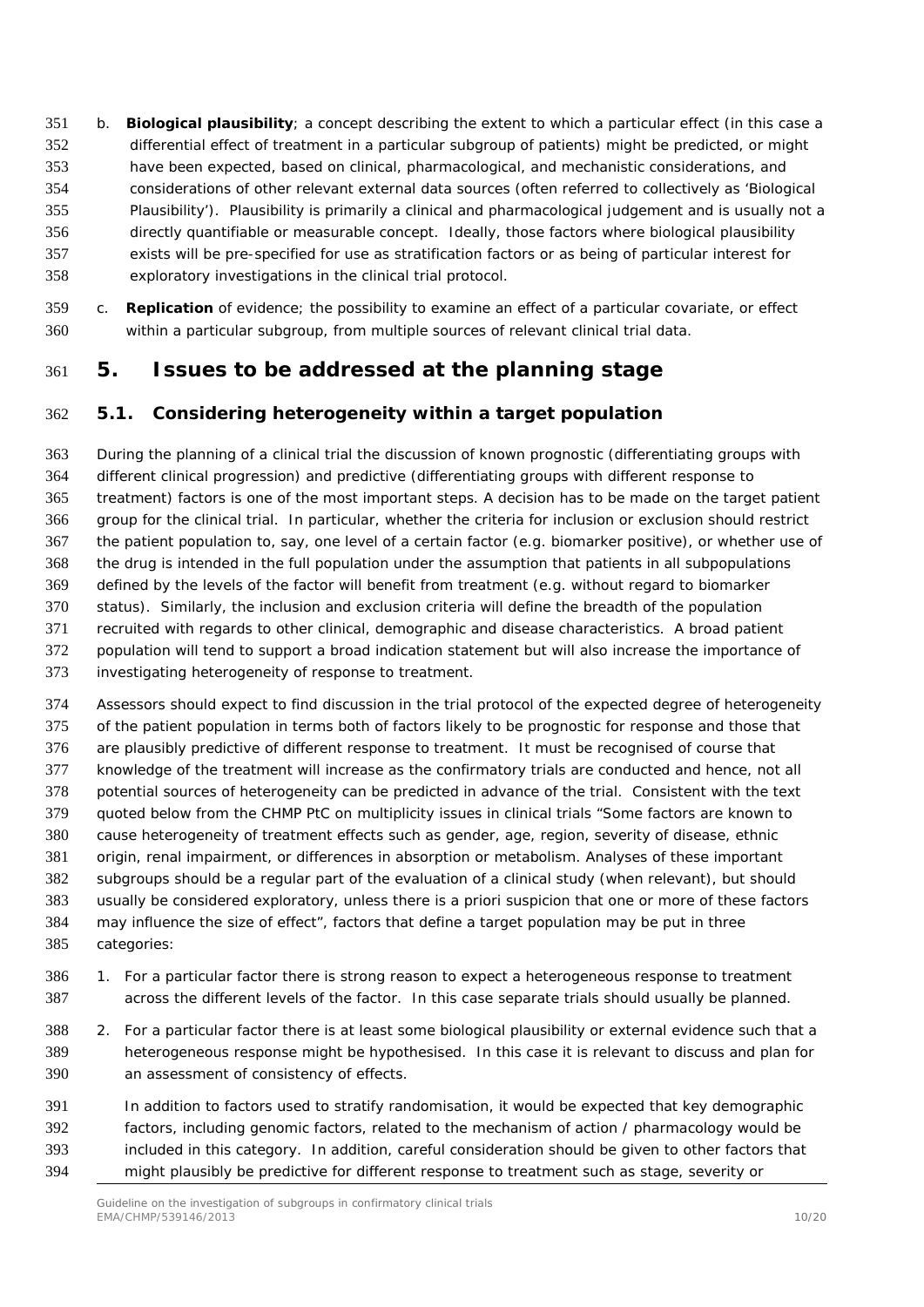- phenotype of disease, use of concomitant medications and possibly region, country, or centre, see section 5.3.
- Unlike the factors that might be categorised under point 1, it is not usually required that a formal
- proof of efficacy is available individually in all important subgroups in order to conclude on effects
- across the breadth of the trial population. It would, however, be prudent to design the trial
- accordingly such that a sufficient number of patients are recruited to the subgroup to ensure an
- estimate of effect that can be made with reasonable precision so that the applicant is able to
- substantiate therapeutic efficacy and a favourable risk-benefit in important subgroups.
- 3. For a particular factor there is good argumentation why homogeneity of response to treatment is plausible.
- A strategy that assumes homogeneity of a population in terms of its likely response to treatment, without discussion and without further investigation, is not sufficient.
- It will usually be appropriate that the recruited population reflects the epidemiology of the disease in the target patient group (external validity of the trial). The need to stratify the randomisation should be considered, firstly to reduce the risk of imbalanced allocation of patients from different factor levels to the treatment groups, and, secondly, to indicate at the planning stage that whether patients with different risk profile will have the same benefit from the use of the experimental drug is a question to be examined. Stratified randomisation, however, only tolerates a very limited number of prognostic factors to be included into the model (see also PtC on adjustment for baseline covariates), and at the planning stage a thorough discussion with investigators is of importance to identify the most important prognostic and predictive factors. This discussion should impact on the assessment strategy and
- evaluation of subgroup findings.

#### <span id="page-10-0"></span>*5.2. Prioritising the exploratory analyses*

 Investigation of homogeneity of response should always be planned, but the associated multiplicity needs to be considered. It is recommended that two levels of investigation should routinely be considered, excluding any subgroups planned as part of the confirmatory testing strategy. The first level would include investigation of 'key' subgroups, including factors used in stratification of the randomisation and other factors covered by definition number 2 in Section 5.1. Second, truly exploratory analyses should be planned for the spectrum of demographic, disease and clinical characteristics, including those factors covered by definition number 3 in Section 5.1.

- The benefits of this additional discussion and clarity are to maximise the *a priori* discussion of the importance of subgroups and thus to minimise the *a posteriori* discussion in an attempt to reduce the risk for erroneous conclusions about efficacy in subsets of the population. Done properly, this should minimise the need for data-driven 'for-cause' investigations, relying instead on a well reasoned pre- specified strategy. It must be recognised however that this leads to a potential disincentive for the sponsor to properly plan the investigation of subgroups, arguing instead that no relationships between baseline factors and response to treatment are plausible and therefore that no key subgroup analyses are needed and any findings of concern in any subgroup analysis must be ascribed to chance.
- 433 It is therefore clear that the assessor will have a key role in determining what subgroups are of key interest for more detailed exploration. Again this would, ideally, be discussed at the planning stage of the trial. By necessity, if the sponsor has not provided well-reasoned arguments and a comprehensive strategy for analysis, regulatory assessment will become more *post hoc*. In addition, factors for which there is absence of evidence of scientific knowledge to make a classification will necessarily need to be considered *post hoc*. Whilst considerations of plausibility are usually more convincing when made in
- advance of the trial, so that they are not influenced by knowledge of trial data, it is re-iterated that a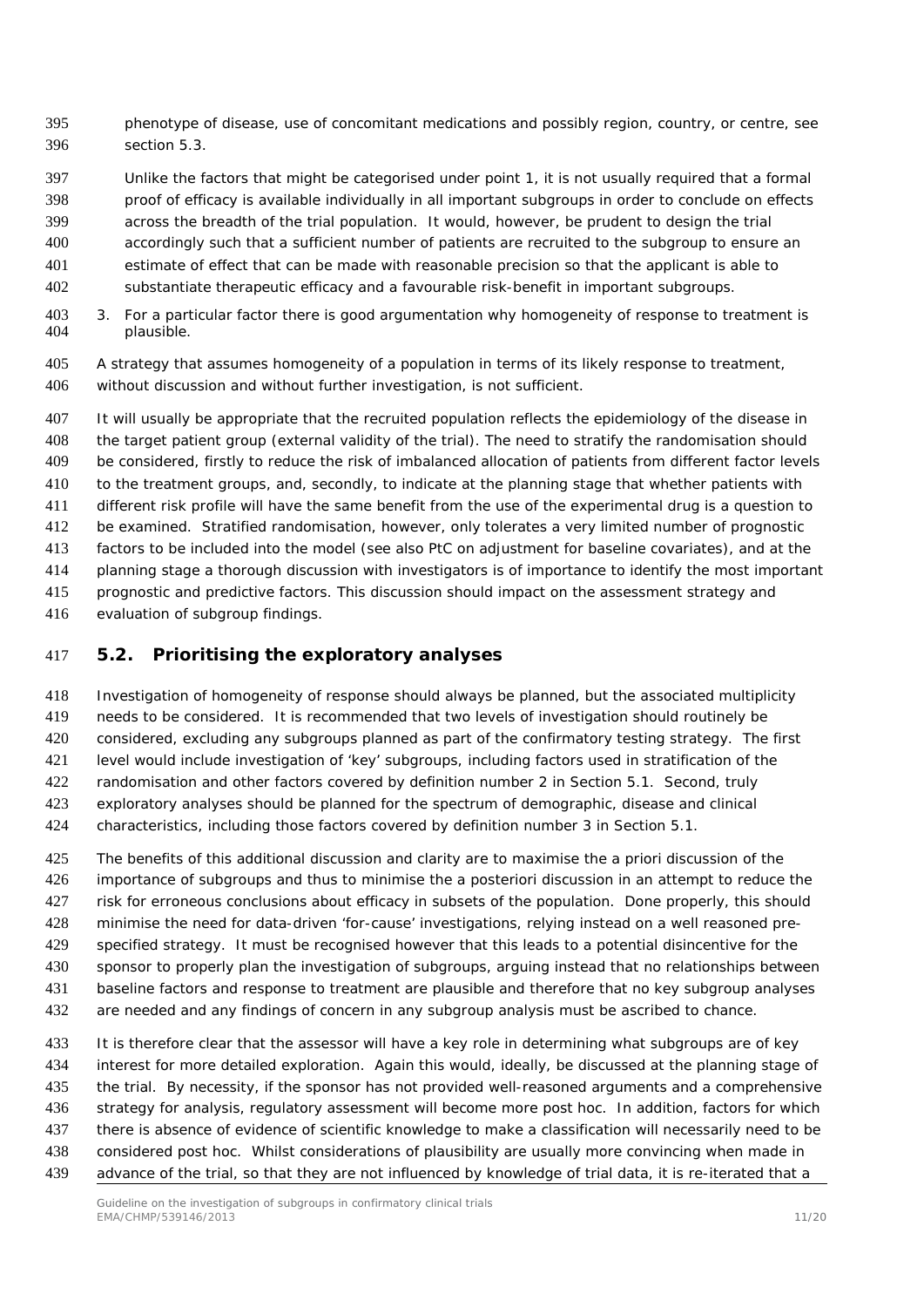- fully comprehensive discussion on biological plausibility will not always be possible prior to the Phase
- 441 III trial. Hypotheses for heterogeneity of response might emerge as scientific knowledge about the
- drug or drug class accumulates.
- In general studies are planned for a certain primary endpoint in the full population. In case
- heterogeneity of the patient population is foreseen at the planning stage increases of the total sample
- size of the trial may be justified in order to allow the assessment of the consistency of the treatment
- effect in relevant subgroups. Alternatively a decision could be made to refine the full population to an
- extent that heterogeneity of the treatment effect in different subgroups is less likely (see also the
- respective discussion in Section 5.3).
- In summary, pre-planning helps to reduce the risk that abundant analyses are requested or performed, but assessors have to recognize that accumulating information may necessitate further investigations into subgroups of a trial. Indication for harm in subgroups should be understood in the same way as signal generation during assessment: findings should not be dismissed as pure chance findings at the outset, but carefully assessed for their plausibility and relevance, before they are either classified as
- requiring further observation or dismissed as a chance finding.

#### <span id="page-11-0"></span>*5.3. Country or region used for pre-stratification*

- ICH E9 requests centre to be included as a stratifying variable for multi-centre clinical trials. This was based on the experience that centre may be not only a logistic entity, but a strong prognostic factor summarizing potential impact of differences in hospital settings and patient populations included. With multi-regional trials it is recommended to include country or region as a factor into the randomisation model and the analysis (PtC on adjustment for baseline covariates), because including centre often becomes impractical as few patients are recruited per centre, across a large number of centres. In recent years the experience has grown that country (or region) can be similar important prognostic factors covering important intrinsic and extrinsic factors, including different attitudes to diagnosis, co-464 medication and other aspects of the concomitant setting. Although it is recommended to address these aspects by directly addressing the respective variables, country (or region) as entity for checking the context-sensitivity (or robustness) of the treatment effect is of importance to regional drug licensing bodies and as a plausible source for learning about the robustness of the treatment effect.
- As with other factors, whether or not trials should be planned only to meet their primary objective or whether consideration should be given to how much of a trend for a positive treatment effect should be available for the results in countries (or regions) should depend on how much knowledge about similarities or differences in intrinsic and extrinsic factors is available and in how far evidence exists that the concomitant setting is different in different regions of the world. Consistent findings in regional strata strengthen such an application and may justify an increase in sample size to investigate treatment effects by region to avoid trials being inconclusive overall due to substantial regional
- differences that were not foreseen at the planning stage.

#### <span id="page-11-1"></span>*5.4. Documenting the exploratory analyses*

 The Clinical Trial Protocol and Statistical Analysis Plan are used to document key aspects of clinical trial design, conduct, analysis and reporting. Statistical approaches relating to conduct and analysis are pre-specified in these documents prior to the trial commencing and updated through formal amendments during the course of the trial and, if appropriate, in response to a blind review (see ICH E9).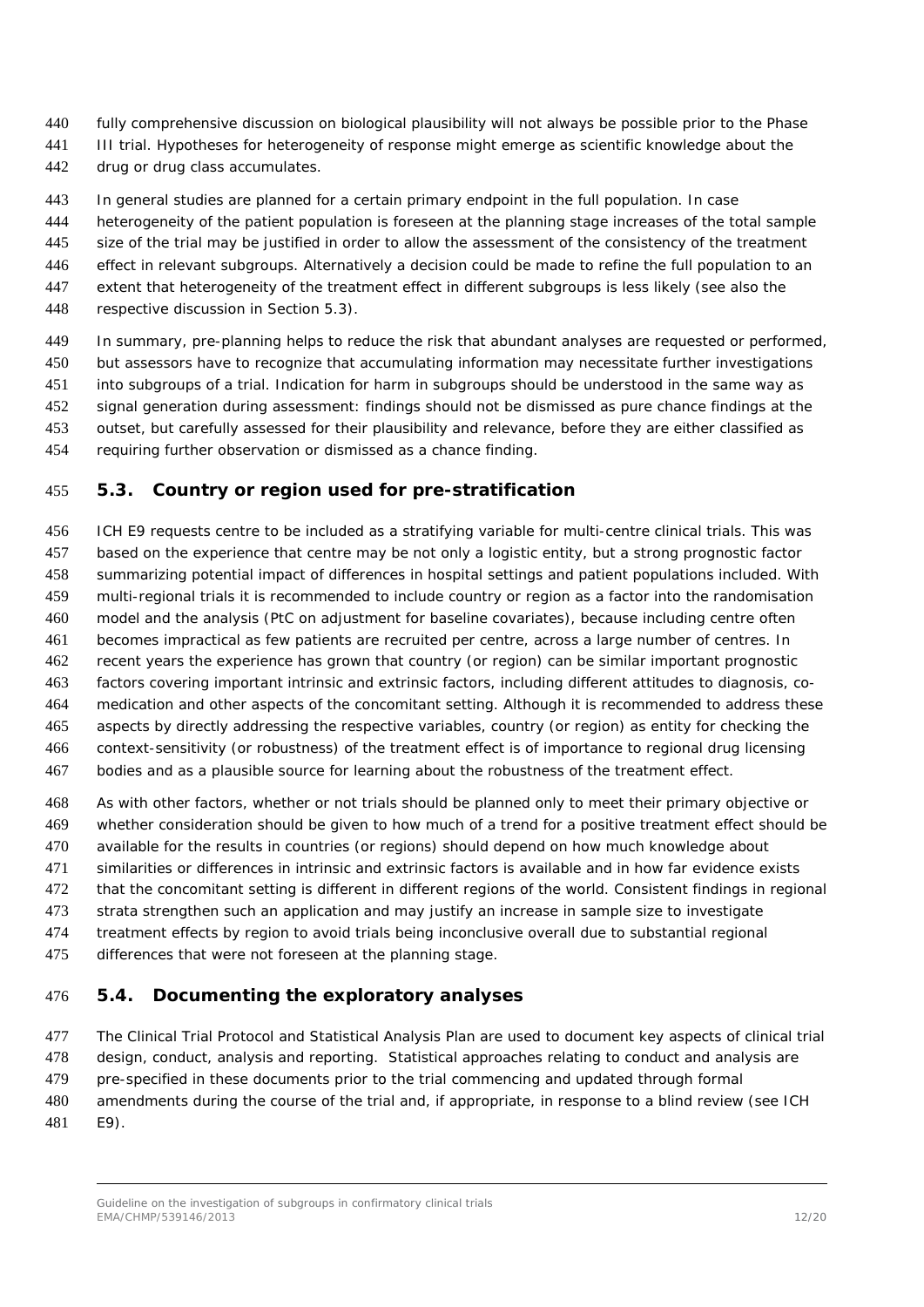- Pre-specification of subgroups of interest will take different forms. Subgroups intended for
- confirmatory inference will be pre-specified as part of the formal statistical testing strategy. As
- described above, the trial documents should also discuss, identify and prioritise some key factors and
- subgroups for exploratory analysis from the background of indication specific knowledge (e.g. gender
- in cardiovascular disease). In addition, stratification factors may have been identified for the
- randomisation and indicate that these are important (prognostic or predictive) covariates for statistical modelling.

 It is important to note that these different types of reference in trial documents do not have the same weight in terms of pre-specification. This is important when considering whether emphasis may be switched from the FAS to a subgroup. Concluding that a subgroup has been pre-specified should be reserved for the use of a subgroup for its intended purpose. For example, a subgroup identified as exploratory has, by definition, not been pre-specified for positive confirmatory inference, neither have subgroups classified by stratification factors, though it has at least been recognised *a priori* that these are of some importance and balance of randomisation is addressed.

# <span id="page-12-0"></span>**6. Issues to be addressed during assessment**

#### <span id="page-12-1"></span> *6.1. Assessing 'consistency' ('homogeneity') and 'inconsistency' ('heterogeneity')*

 As outlined above, there is justification to carefully assess important subsets of the patient population within a Phase III clinical trial and to search for descriptive consistency of treatment effects estimated in subgroups (Scenario 1, Section 6.3, below). It is repeated that both the subgroup of interest and its complement should be routinely presented. When checking consistency of the treatment effect in subgroups beyond those that have also been used to stratify randomisation, baseline balance of important risk factors is important and should be checked, as well. If there is indication that this is violated, an adjusted analysis should be provided before drawing conclusions.

 Historically, it has been argued that the absence of statistically significant treatment-by-covariate interactions implies consistency of the treatment effect in the studied population. This is not accepted. It is a general principle that absence of statistical significance should not be taken to imply equality or consistency. It has also been argued, say in a superiority trial, that observing all points estimates to be going in the same direction, an absence of qualitative interaction, is adequate to establish consistency. To require only absence of statistical significance in an interaction test, or only directional consistency, would not be sufficiently sensitive filters to detect differences of potential interest. Instead investigations into the homogeneity of the treatment effect in relevant subsets of the study population may be likened to the assessment of safety of new drugs: in both situations statistical tests can be of help to "flag" potential problems, but descriptive assessments and clinical considerations need to be combined to evaluate potential signals.

 There is no widely accepted definition for consistency. Presented below are some working definitions to use when reviewing a series of subgroup analyses. Inconsistencies in one or more subgroups might give rise to concern about the applicability of the overall treatment effect, if the subgroup analysis result is found credible. The assessment of consistency is different from that of credibility, see Section 6.2. It is recommended (see Annex 1) that assessment of credibility is based primarily on biological plausibility and external evidence, but it is also appreciated that an investigation of results within subgroups is an important part of data review. It is important to recognise that the mere identification of inconsistency without full consideration of other important factors outlined in this paper should not generally be used as a basis for regulatory action, for example with regard to restricting the licence.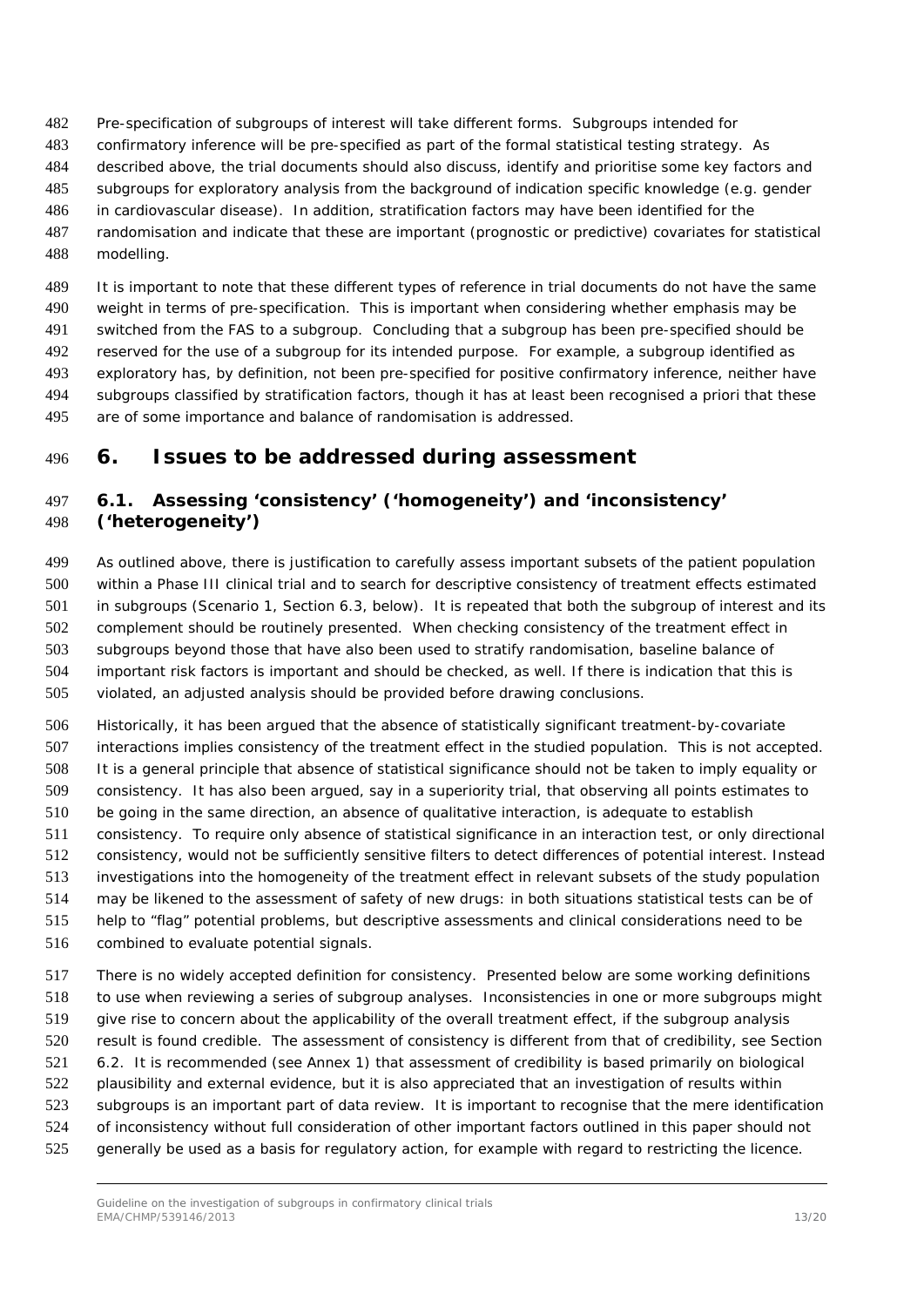526 Some statistical measures have been identified for the purpose of assessing heterogeneity (e.g.  $I^2$  test 527 or chi-squared test, the heterogeneity test statistic Q from a generalised Breslow & Day test). These are not commonly presented in the analysis of confirmatory clinical trials and experience in their utility is limited. Criteria to draw inferences from these tests such that they are sensitive and specific for

detecting heterogeneity are not well defined.

 Visual inspection of a Forest plot that describes the results for multiple subgroup analyses can help, specifically where interrogation of subgroup analyses is to flag subsets of the trial population for further inspection and consideration (see Section 6.2 and Annex 1). However, here too, a formal rule for interpretation that is both sensitive to detect heterogeneity of potential interest and specific is not available. Visual inspection should consider the estimate and precision of the overall effect, the estimates and confidence intervals for the effect in each subgroup and the overall number of subgroups (the more groups the more likely to observe one or more groups with extreme findings, by chance). Further research into statistical methods to trigger inspections into subgroups of a confirmatory clinical trial is needed.

 A reassuring pattern of results is where all point estimates from subgroup analyses are rather similar to the overall effect with all confidence intervals overlapping with the confidence interval for the overall effect. This will rarely occur and it is worth repeating that estimates will differ by chance alone, or by imbalances in subgroup characteristics. Two further scenarios are described for purpose of illustration based, for convenience, on a superiority trial, with effects in the positive direction on the scale of measurement being desirable. First consider a trial within which the overall effect is estimated precisely (in relation to the effect size) such that both the point estimate and the lower confidence bound are well away from the point of no difference. For subgroups where the effect can also be estimated with reasonable precision (such that the width of the relevant confidence interval is up to approximately 2x or 3x as wide as for the overall effect) a flag for inconsistency would be an estimated effect that is outside the span of the CI for the overall effect such that the confidence intervals for the subgroup and the overall effect are largely non-overlapping. Of course, this flag for inconsistency does not speak to other aspects of interpretation; in particular the estimated effect in the subgroup may still indicate clinical relevance (and indeed be statistically significant). For other subgroups estimated with lower precision, and in particular for subgroups of low size (and consequently with wide confidence intervals) estimated effects well removed from the estimate and confidence interval for the overall effect may give some cause for concern but confidence intervals that largely overlap the confidence interval for the overall effect give little information and it must be recognised that there will be subsets of the trial population where the trial simply provides too little information for inference. For these groups an assessment of consistency may not be possible and the majority of assessment will be based on considerations relating to biological plausibility for a differential effect and other sources of evidence.

 Secondly consider a trial for which the effect is less precisely estimated (in relation to effect size) such that the confidence interval for the overall effect approaches the point of no difference. Usually this will not be a single pivotal trial since this would not constitute sufficiently extreme evidence of efficacy and so replication, or otherwise, is an important consideration (see Section 6.2). In terms of a flag for potential inconsistency in subgroup analyses the above rules would also apply, noting that in this case the estimated effects in subgroups would now be negative, but a flag for further consideration may also apply to subgroups where effects are reduced in comparison to the overall effect in the region of an effect considered to be of limited clinical significance and where confidence intervals are only partially overlapping.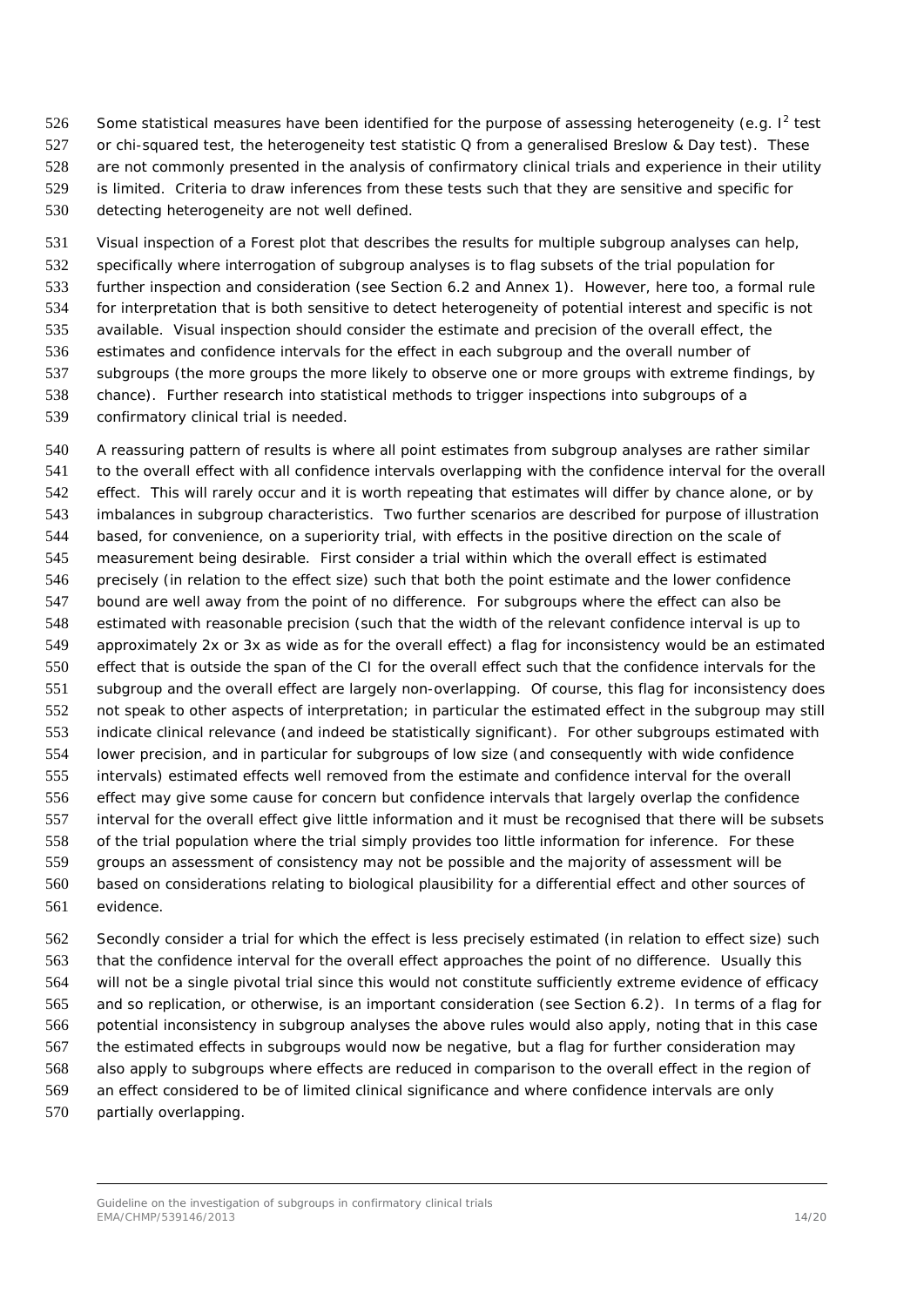#### <span id="page-14-0"></span>*6.2. Defining 'credibility'*

 As indicated in Sections 5.1 and 5.2, plausibility will be considered in the absence of trial data at the planning stage of the trial. Based on the clinical trial data generated and other data or knowledge emerging during the course of the trial, the credibility of findings of interest in subgroups must then be re-considered.

 The assessor must consider all evidence that can be brought to bear on the problem including the key considerations outlined in Section 4.4 above in addition to the clinical trial data. Strong biological plausibility, or absence thereof, or replication of evidence may well contribute greater weight to the overall assessment as the pattern of data observed across the range of subgroup analyses presented. In particular, having two or more relevant sources of evidence is of great assistance to interpretation. Where two or more trials can be interrogated on effects in a particular subgroup the weight of evidence from directly relevant clinical trial data rather than from external evidence of lesser relevance or arguments of biological plausibility increases. Evidence for differential effects in subgroups that are replicated across available clinical trials can be compelling irrespective of the fact that it may be larger or smaller than the (average) effect that is overall observed in this trial. This holds true even in the absence of a plausible mechanistic explanation. Conversely, an inconsistent finding in one trial is more readily disregarded if evidence from one or more other trials does not replicate this inconsistency, in particular where there is no *a priori* reason to expect a differential effect. Because of the possibility of erroneous subgroup findings, a development programme with two trials in which the subgroup can be assessed is clearly advantageous. This is consistent with the guideline on applications based on a single pivotal trial which stresses the importance of the assessment of internal consistency in a single pivotal trial.

 Of course, when multiple trials are available that bear on the same question, a pooled analysis is possible. The possibility to look at two or more sources of evidence provides stronger evidence on the question of consistency, or otherwise, of effect in a subgroup than the mere presentation of a more precise estimate obtained through pooling of the respective subgroups from two trials. However, sources of evidence should always be presented separately, as well (see PtC on application with 1.meta-analyses, 2.one pivotal study).

 The sponsor may use absence of pre-specification as an argument for lack of credibility, in particular for adverse findings. Because there may exist a disincentive to specify some key subgroup analyses, the absence of pre-specification, in particular where accompanied by absence of a comprehensive discussion, does not in itself constitute reason to ignore results in a particular subgroup.

 In the end it is a major part of the regulatory assessment to weigh signals that have been generated during visual assessment and/or by means of statistical methods with the knowledge from other trials in the development program or in the same class, pharmacology and/or mechanistic considerations. Algorithms for assessing credibility of findings in subgroups are presented below and in Annex 1. No algorithm can replicate the nuances and complexities of all possible decisions but these should act as a guide to assessors in considering the strength of evidence available.

#### <span id="page-14-1"></span> *6.3. Scenario 1: The clinical data presented are overall statistically persuasive with therapeutic efficacy demonstrated globally. It is of interest to verify that the conclusions of therapeutic efficacy and safety apply consistently across subgroups of the clinical trial population.*

 Exploration of heterogeneity should include covariate-adjusted analyses and subgroup analyses. If well-reasoned in the trial protocol, assessment of subgroups may be based primarily on the pre-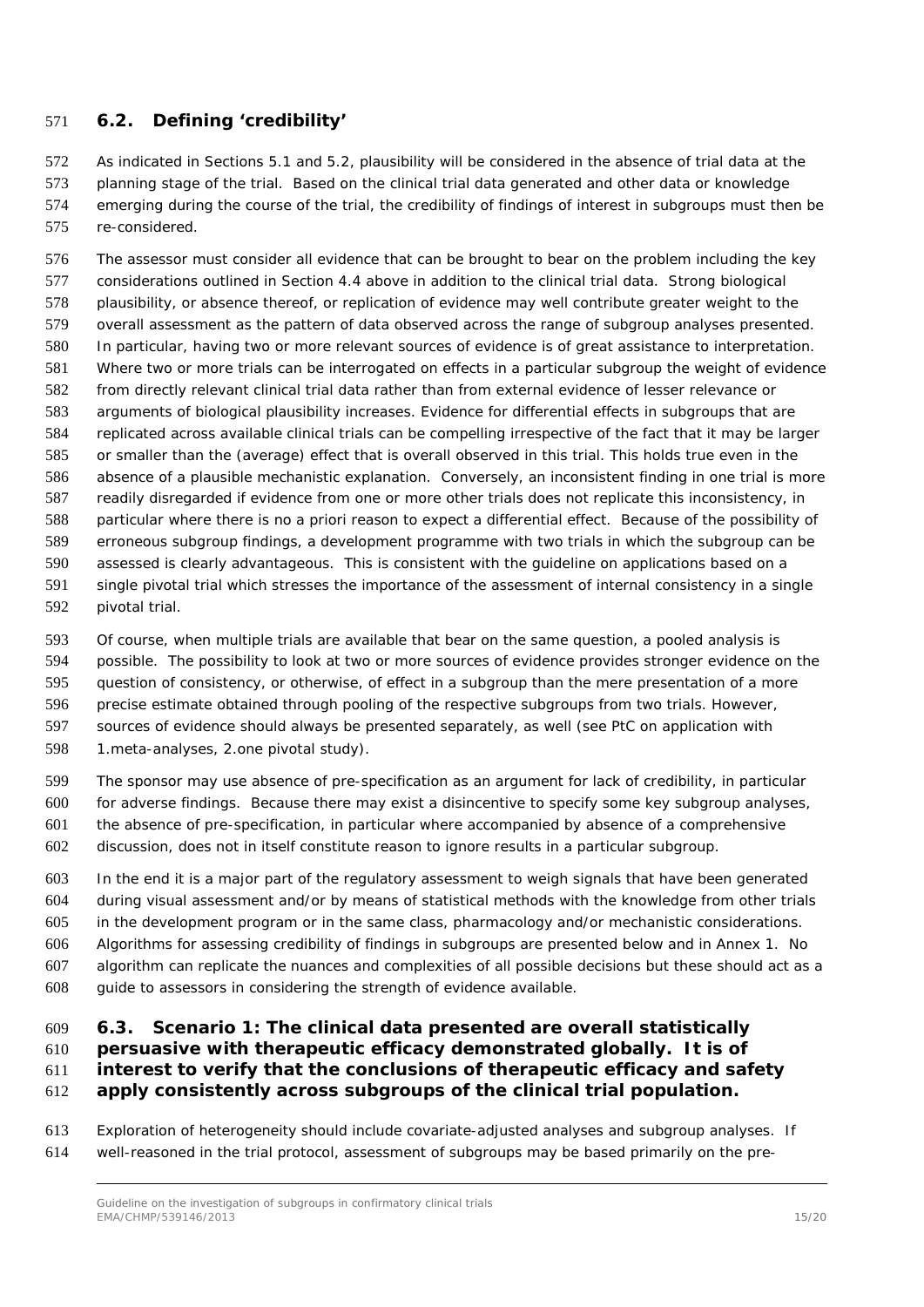- specified strategy described in Sections 5.1 and 5.2 above and be followed, for completeness, by a review of other exploratory analyses.
- If the assessment of key subgroups has been well planned, nothing has arisen during the course of the
- trial to change the scientific assessment of plausibility and no evidence of inconsistent findings is
- apparent, then investigation may be regarded as being complete. Inconsistent or extreme data in
- other exploratory subgroups, where the absence of a plausible link to the effects of treatment response
- can be confirmed by the assessor, could generally be disregarded unless the finding is replicated
- across more than one trial, or particularly extreme, in which case plausibility should be re-considered.
- If the discussion and pre-specification of key subgroups is incomplete then the assessor will by
- necessity need to take a more ad-hoc approach and will be forced to rely more on the observed data
- and their own judgement of plausibility without the benefit of the structure given above that limits the number of subgroups that are prioritised for examination.
- If some evidence of inconsistency is observed for the effect in a subgroup (compared to the whole trial population) it may be considered credible, and hence subject to further sponsor evaluation and regulatory consideration, if there is either:
- a. biological plausibility and the inconsistency is in the direction expected. Credibility is particularly strong if evidence is replicated across multiple data sources, though in submissions with only one trial in which the subgroup can be properly assessed, the precautionary principle dictates that replicated evidence cannot be required to confirm credibility of an untoward effect of the experimental treatment.
- b. replication of the inconsistent finding across multiple data sources. Analogously, credibility is particularly strong if there is also biological plausibility.
- This credibility is further supported if tests of interaction are statistically significant, or borderline
- significant, and if there is some evidence of treatment-by-covariate interactions across different
- endpoints (notwithstanding correlation between endpoints; the stronger the correlation, the less credibility is enhanced).
- Subgroup findings that do not meet the above criteria will not usually be considered credible. If there
- is evidence of heterogeneity / inconsistency and the findings are regarded as credible because of the
- biological plausibility, directional consistency and/or replication, the magnitude of the estimated
- effects, and the uncertainty, must be set in the context of a risk-benefit consideration.

### <span id="page-15-0"></span> *6.4. Scenario 2: The clinical data presented are overall statistically persuasive but with therapeutic efficacy or benefit/risk which is borderline or unconvincing and it is of interest to identify a subgroup that has not been pre-specified as part of the confirmatory testing strategy, where*

- *efficacy and risk-benefit would be convincing.*
- Formal proof of efficacy is of paramount importance for the development of new drugs. However, drug development does not rely on one clinical trial only and situations may exist where there is interest in
- drawing positive conclusions about efficacy of the drug under investigation at least in a subset of the
- population that has been investigated in the clinical trial programme.
- This scenario would usually arise because:
- 1. Benefit in the all-randomised population is statistically significant but clinically not persuasive across the breadth of the trial population.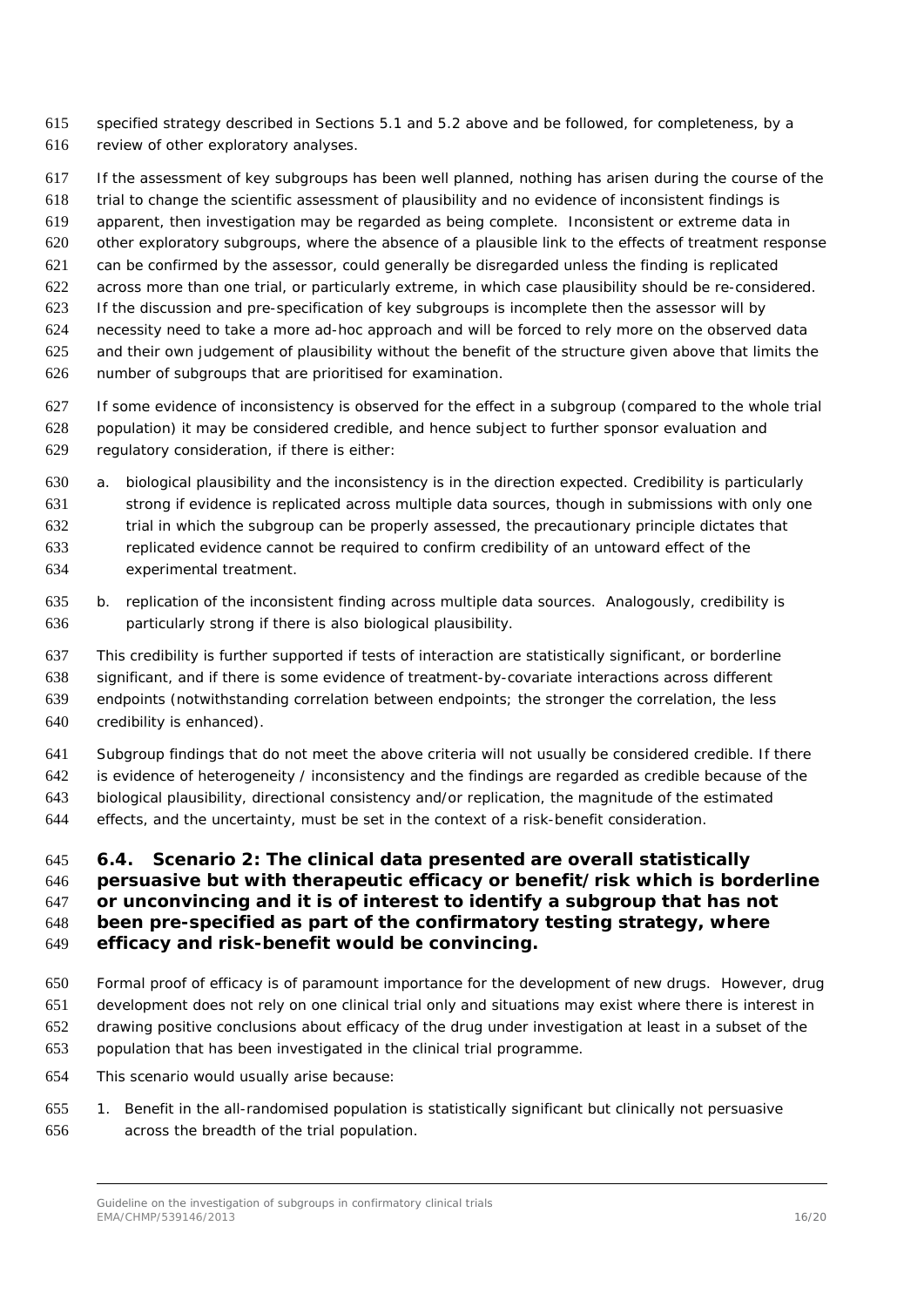- 2. Benefit in the all-randomised population is statistically and clinically persuasive, but risks and uncertainties are present in the all-randomised population to the extent that a positive risk-benefit cannot be concluded across the breadth of the trial population.
- 3. Benefit in the all-randomised population is statistically and clinically persuasive, but risks and uncertainties are present in a subset of the population to the extent that a positive risk-benefit cannot be concluded in that subset.

 Here there exists not only the problems of multiplicity, but also of selection bias since the identification of a subgroup of interest would commence once the data from the trial are known and the eye of the assessor and the applicant will be drawn to those findings that are most extreme. Therefore, and because the aim of this exercise is to draw a positive conclusion for marketing authorisation from a clinical development programme that has not provided persuasive evidence from a statistical and clinical point of view, the level of evidence needed to establish credibility is arguably higher. For a subgroup to be considered credible all of the criteria below would usually apply. This list applies in principle irrespective of whether it is the company or the regulator that is specifying additional investigations of interest:

- External evidence should exist that the subgroup of interest is a well-defined and clinically relevant entity.
- A pharmacological rationale, or a mechanistically plausible explanation, should exist, why a certain drug or treatment could have different efficacy (or benefit/risk) in a sub-population and its complement (considering also the scale of assessment).
- The estimated effect of treatment in the subgroup would usually be more pronounced in absolute terms (i.e. indicating a greater benefit) than in the all-randomised population. The totality of statistical evidence, based on individual trials and pooled analyses, should meet the same standards of evidence as would usually be expected for the all-randomised population indicating that the size of the treatment effect in the subgroup is substantial as compared to the variability of the problem.
- Replication of subgroup findings from other relevant trials (internal to the MAA or external trials that are relevant). A particular challenge exists in applications based on a single pivotal study since replication is a key component of credibility. In this instance the biological plausibility and the clinical trial data from the subgroup would have to be exceptionally strong.
- Usually it would be expected that pre-stratification (i.e. stratified randomisation) clearly has identified the respective subpopulation, or that it has been mentioned amongst the key subgroups. If the factor of interest has not been used to stratify the randomisation, a close inspection of the baseline profiles of the subgroups identified between treatment groups, and eventually adjustment for differences, is needed. Whenever a treatment recommendation is to be based on a subgroup, it is mandated that benefit/risk should be carefully inspected in that subgroup and the extrapolation of safety data from the all-randomised population to the subgroup is carefully considered.
- Unless all the aforementioned requirements can be convincingly argued it may not be possible to restrict the licence to the subgroup and, if substantial concerns remain with the size of the treatment effect or the overall benefit/risk in the whole trial, licensure of the drug may not be possible.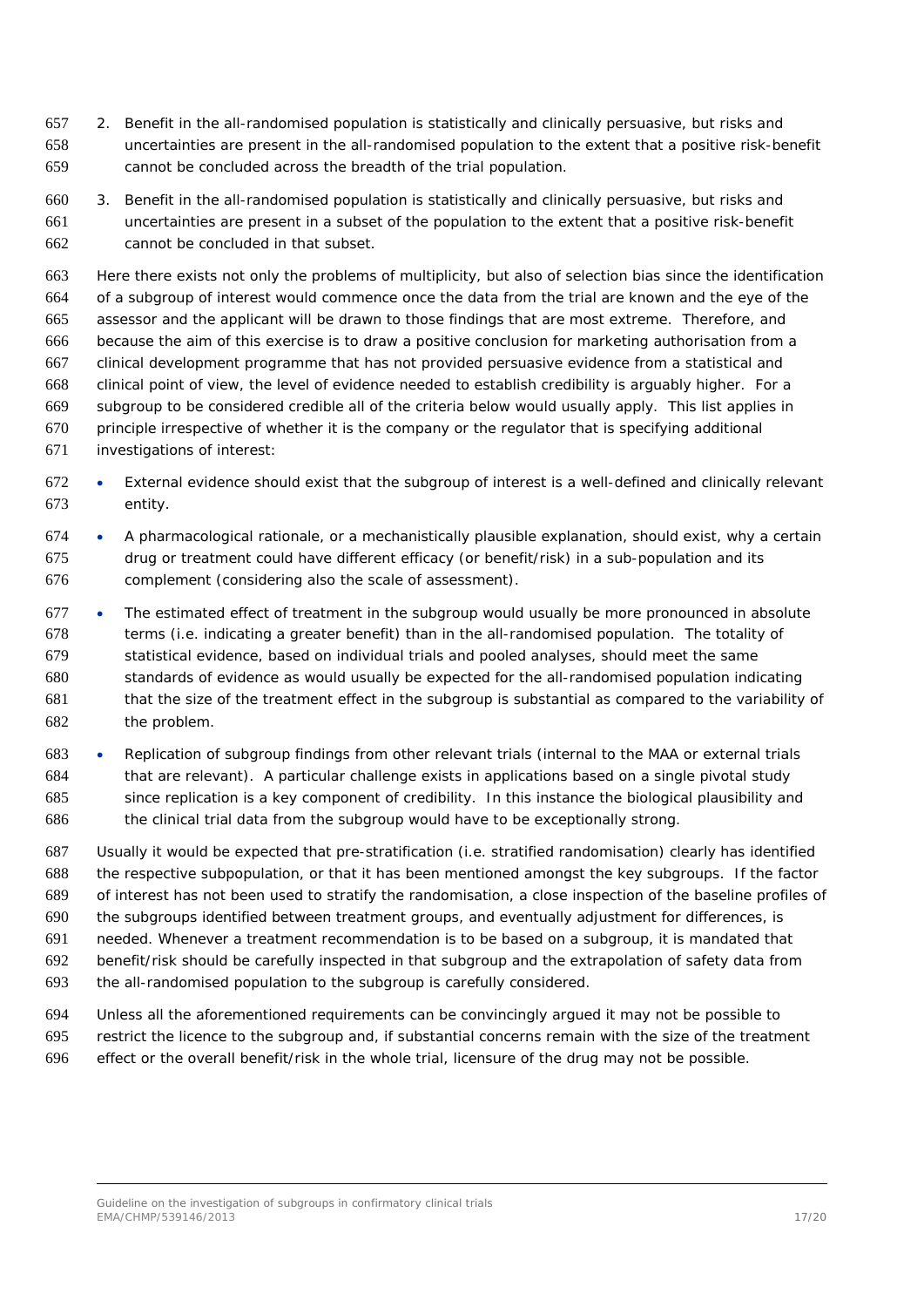#### <span id="page-17-0"></span> *6.5. Scenario 3: The clinical data presented fail to establish statistically persuasive evidence but there is interest in identifying a subgroup, where a relevant treatment effect is evident and there is compelling evidence of a favourable risk-benefit.*

 This relates to the use of a subgroup to rescue a trial that has formally failed, such that the primary analysis fails (usually classified as p>5%, two-sided). It is a well-known fact, from a formal statistical point of view, that no further confirmatory conclusions are possible in a clinical trial where the primary null hypothesis cannot be rejected. No formal proof of efficacy is possible under such circumstances and the potential for bias is such that data cannot be considered reliable.

- In this case there may be interest to try to rescue the trial in order to gain regulatory approval without
- conducting expensive and time-consuming additional studies, in particular for the clinical setting of high unmet medical need or situations where trials are usually of considerable size (like in
- cardiovascular diseases) careful assessment of the overall available evidence has to be performed and
- substantial limitations need to be identified before replication is requested. However, it must be
- indicated that this type of exercise would be regarded as inadequate to support a licensing decision in
- most instances. One or more additional trials should usually be conducted.
- If nevertheless a positive licensing decision is, exceptionally, considered in this circumstance then
- Section 6.4 represents the minimum criteria that should be fulfilled. In addition, in such a situation, a
- clear rationale must exist as to why a properly planned trial has failed despite the drug being regarded
- as efficacious and why additional prospective studies to establish formal proof of efficacy are unfeasible
- or unwarranted.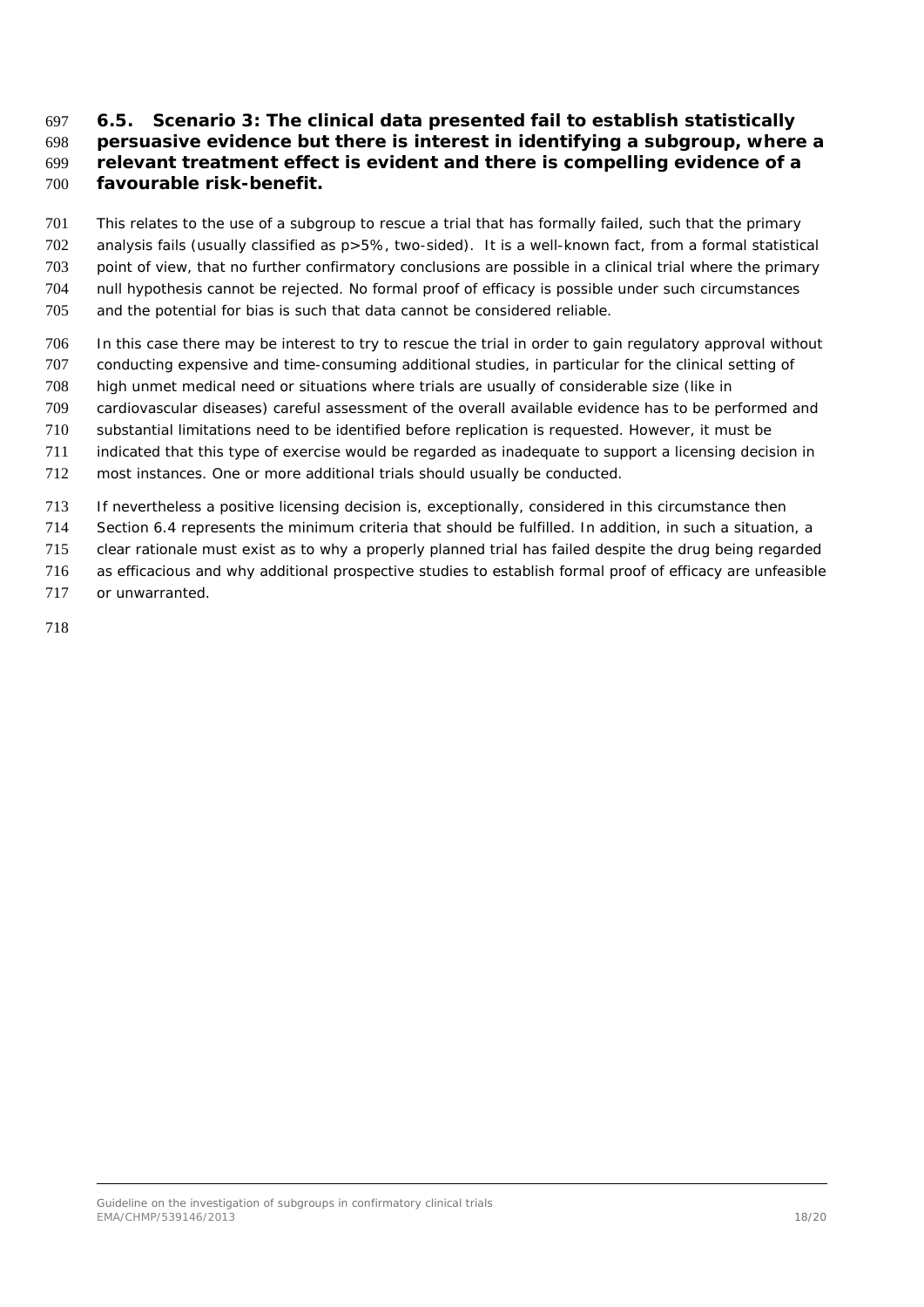#### <span id="page-18-0"></span>**Annex**

#### **Annex 1 - Scenario 1 (Section 6.3) - establishing 'credibility' when considering 'consistency'**





interest and insufficient external data